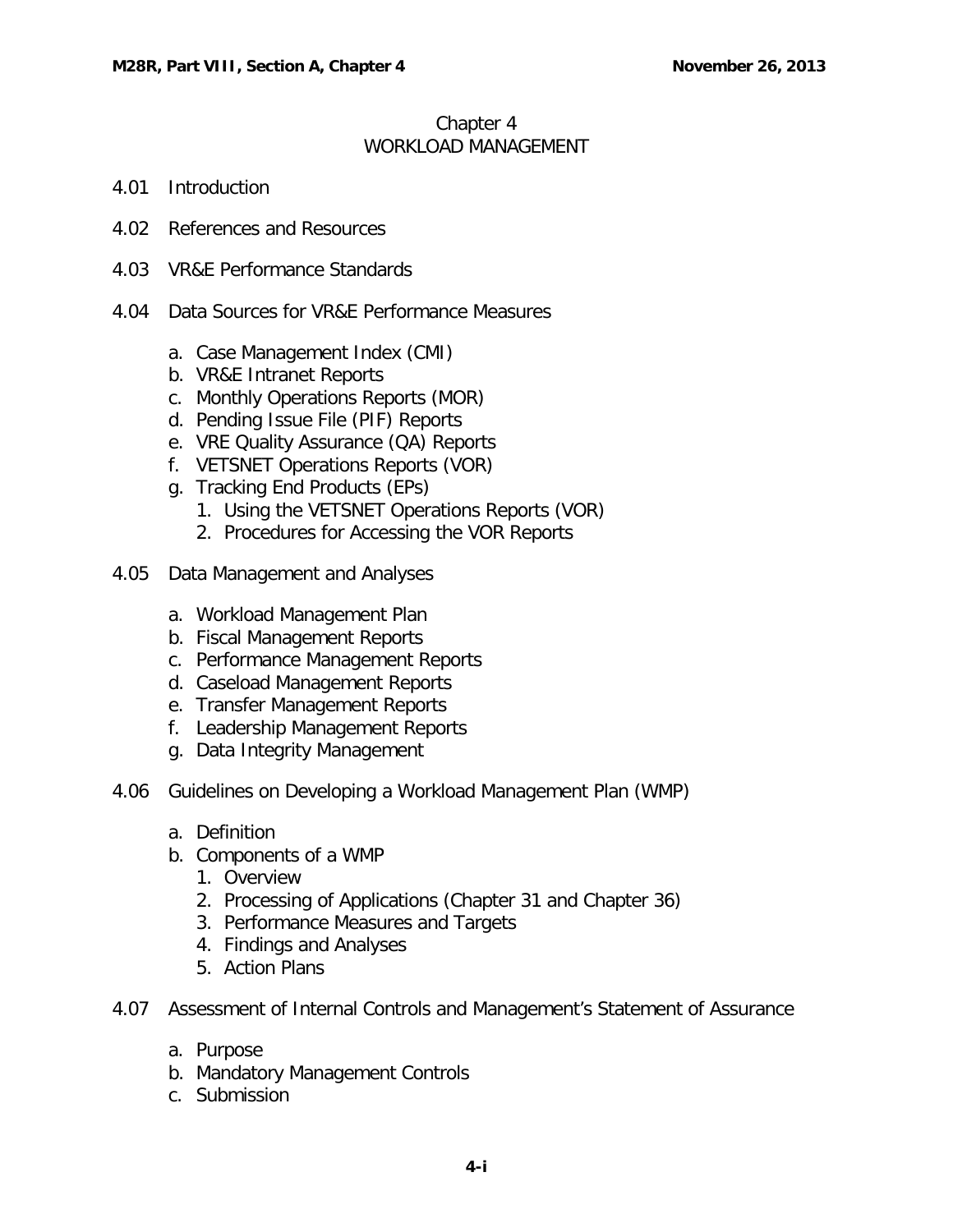Appendix J. National Performance Standards

- Appendix O. VA Forms
- Appendix AU. Workload Management Plan Template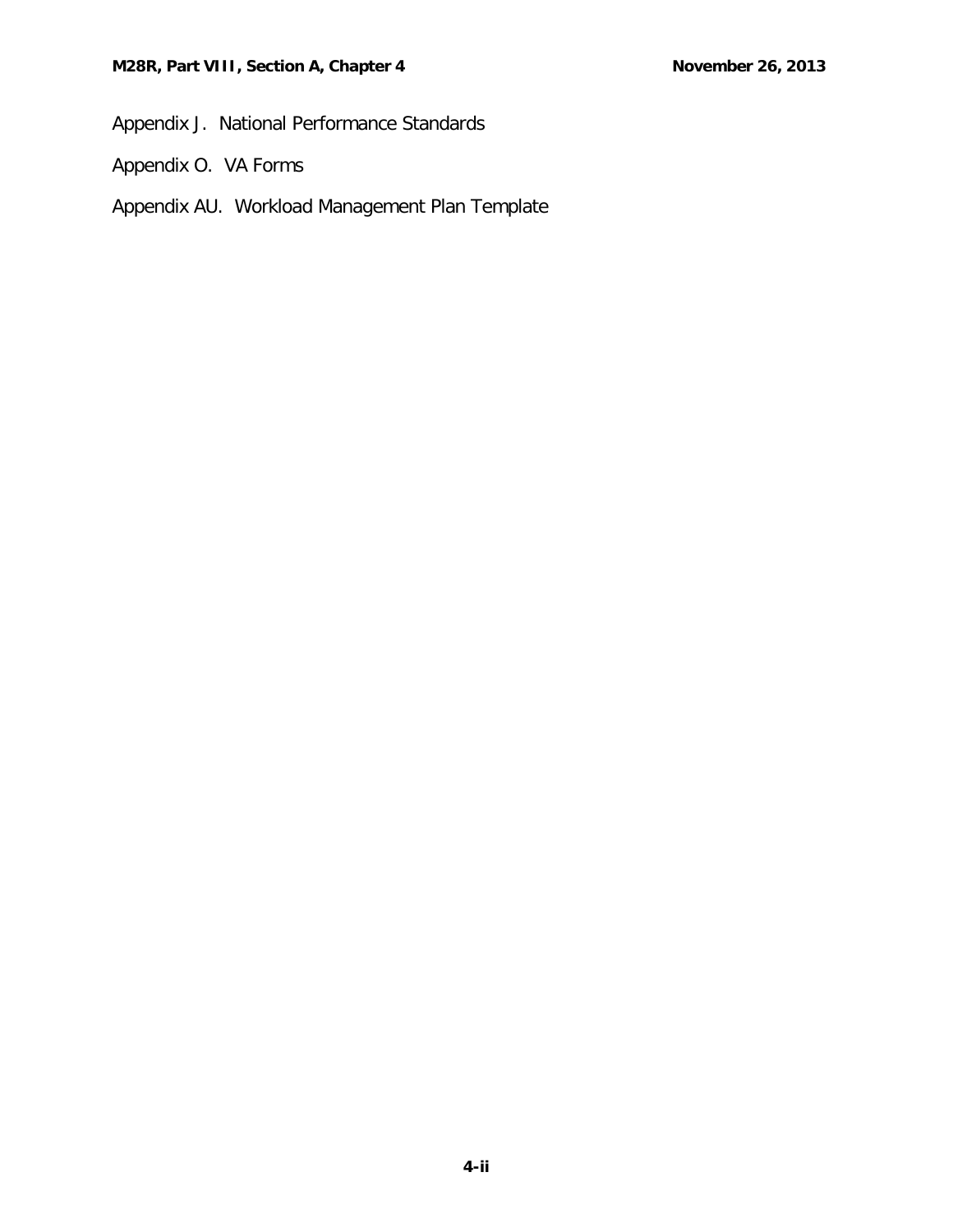### Chapter 4 WORKLOAD MANAGEMENT

### <span id="page-2-0"></span>4.01 Introduction

This chapter focuses on an oversight activity conducted by the Vocational Rehabilitation and Employment (VR&E) Service and the Regional Offices (RO).

It outlines the criteria, principles and procedures for administering and managing a VR&E office's workload. It provides the standards for each office's performance and defines a workload management plan to ensure consistency and quality in service delivery for administering the Chapter 31 benefits.

Additionally, this chapter provides the format for developing the required Workload Management Plan (WMP) for each VR&E office.

# <span id="page-2-1"></span>4.02 References and Resources

| Laws:        | Public Law 106-117, The Veterans Millennium Health Care<br>and Benefits Act |
|--------------|-----------------------------------------------------------------------------|
| Regulations: | 38 CFR Part 21                                                              |
| Resources:   | Veterans Benefits Administration (VBA) Handbook 4080,<br>December 3, 2010   |
| VA Forms:    | VAF 28-1900, Disabled Veterans Application for Vocational<br>Rehabilitation |
| Websites:    | http://vbaw.vba.va.gov/bl/20/opai/pai/wkld/2010/files<br>/dis.htm           |

# <span id="page-2-2"></span>4.03 VR&E Performance Standards

The performance standards for the VR&E Division are specifically set for the Regional Office (RO) Director, the VR&E Officer (VREO) and the Vocational Rehabilitation Counselors (VRC). The established standards provide the framework for the overall measurement of an office's performance.

The set measures for the performance are divided into three elements – Timeliness, Production and Quality. The calculations of the scores for these elements are discussed in detail in section 4.06 of this chapter.

Refer to Appendix J, National Performance Standards.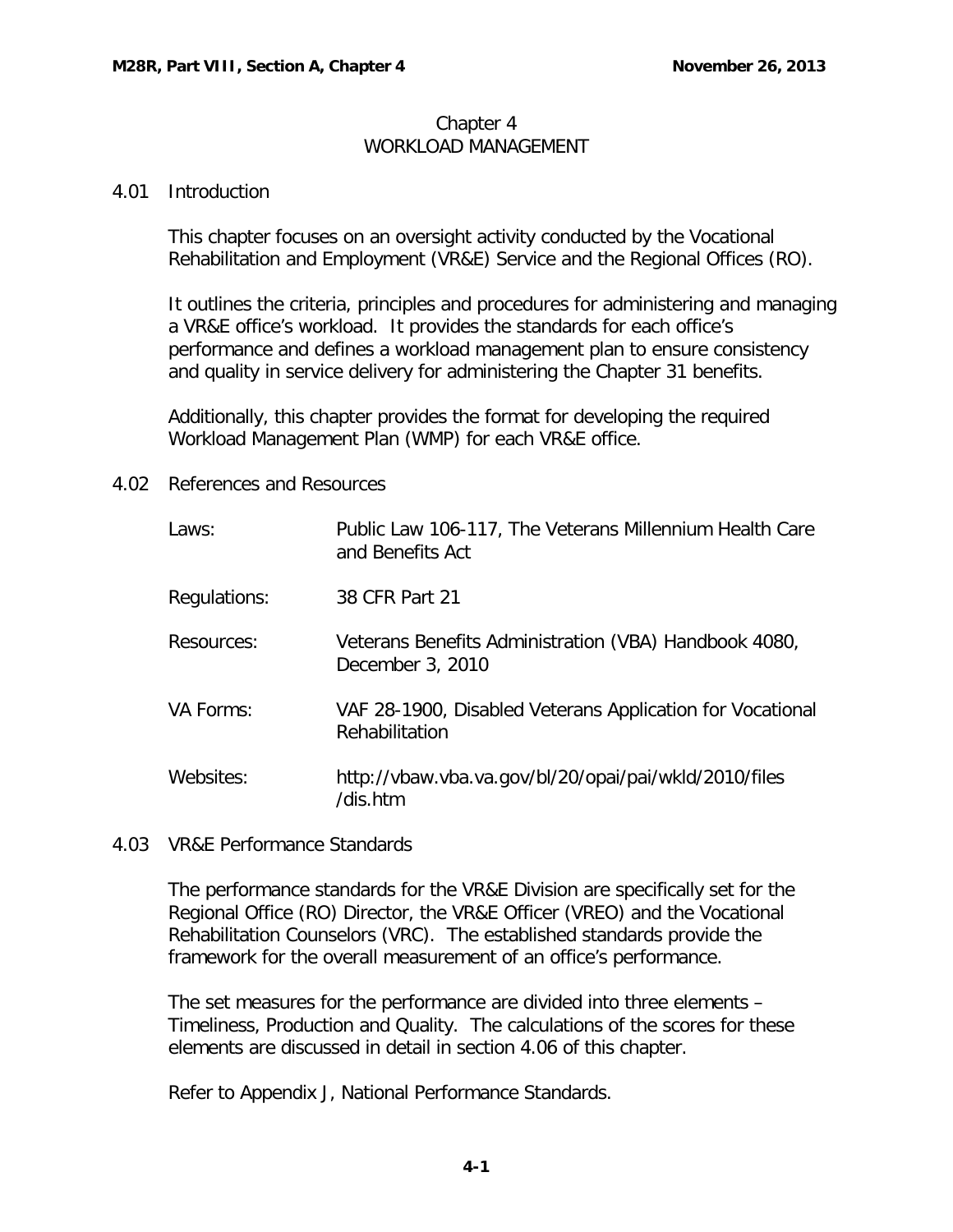### <span id="page-3-0"></span>4.04 Data Sources for VR&E Performance Measures

The following reports provide the data needed in assessing an office's workload management and quality control. These reports are available with approved permissions to VR&E staff.

<span id="page-3-1"></span>a. Case Management Index (CMI)

This site provides the workload management tools for VR&E managers to assist in improving timeliness and efficiency of the delivery of rehabilitation services to Veterans.

The CMI provides the number of cases in each status from Applicant (APP) to Job Ready (JR). It also provides an office's percent of cases as compared with the national workload and the number of rehabilitations for employment and independent living from fiscal year to date (FYTD). Additionally, it provides each office's number of cases in Rehabilitated To the point of Employability (RTE) status with no subsistence allowance for over nine months and number of cases in Interrupted (INT) status maintained for over six months.

The website is located at the Veterans Benefits Administration (VBA) Intranet website within the jurisdiction of the Performance Analysis and Integrity (PA&I) and within the Data and Information Services (D&IS) site under VR&E Intranet Reports under CMI Report.

This website address is as follows: http://vbaw.vba.va.gov/bl/20/opai/pai/wkld/2010/files/dis.htm.

<span id="page-3-2"></span>b. VR&E Intranet Reports

This site provides a series of reports that are updated on a daily basis and displays data on new workload, active workload, workload summary by case manager and by case status, cases in Rehabilitated (REH) status, employment responsibility issues, pending workload report for cases with End Products (EPs) 095, 295 and 719, and Dictionary of Occupational Titles (DOT) categories for cases in RTE status.

This site also includes fiscal reports for contracting activities (timeliness and expenditures), Educational Vocational (Ed/Voc) Fund usage, Purchase Card usage, Miscellaneous Payments and Program Cost Report.

These reports access data from Corporate WINRS (CWINRS) and a set of data from the Benefits Delivery Network (BDN) system.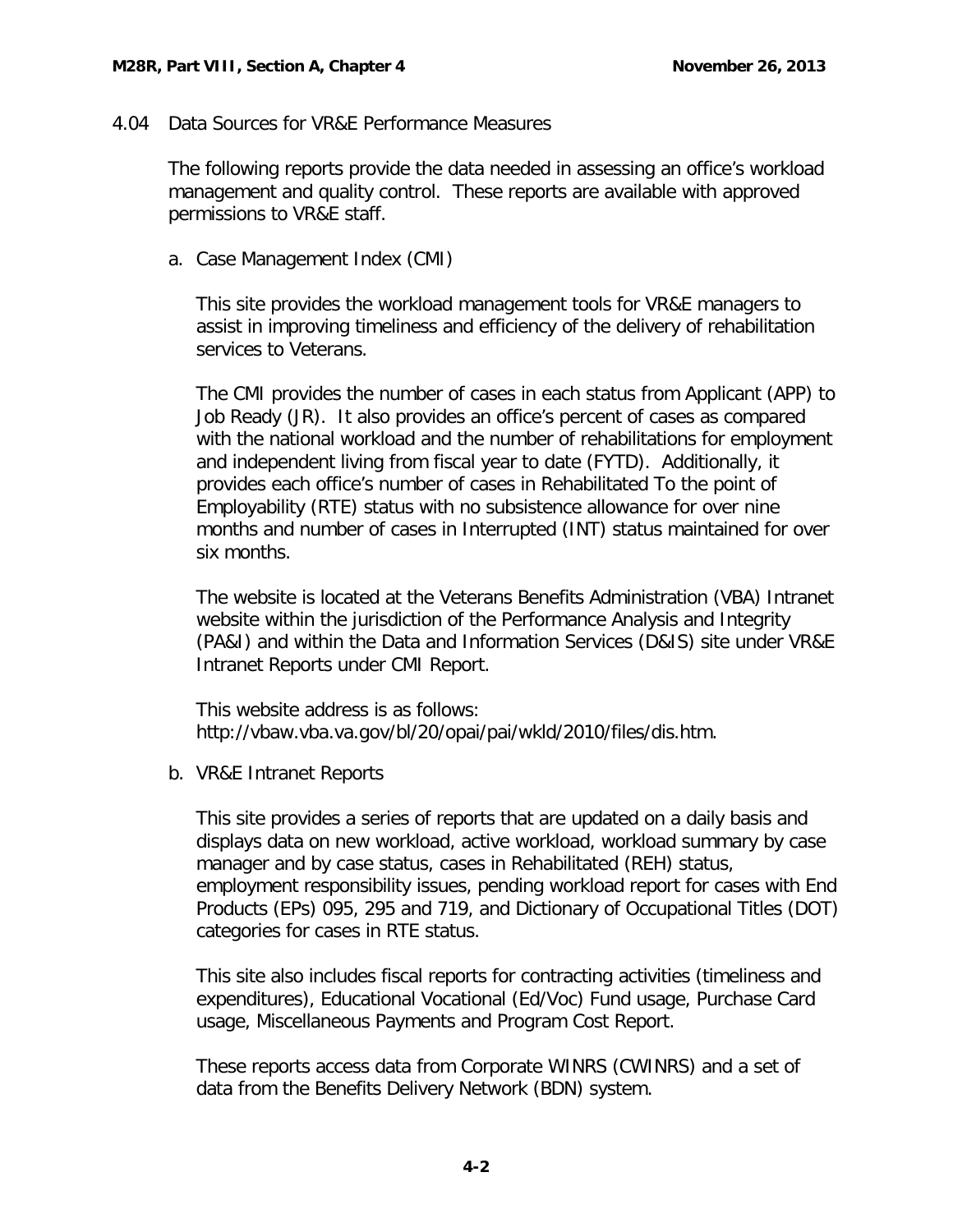The website is located at the VBA Intranet website within the jurisdiction of PA&I and within the D&IS site under the VR&E Intranet Reports.

The website address is as follows: http://vbaw.vba.va.gov/bl/20/opai/pai/wkld/2010/files/dis.htm.

<span id="page-4-0"></span>c. Monthly Operations Reports (MOR)

This site provides a series of reports for performance standards for each RO and individual staff members. The reports include cases in INT status, RTE status, REH status, Discontinued (DIS) status, REH Rates, Serious Employment Handicap (SEH) Rates and Maximum Rehabilitation Gain (MRG) closures.

The website is located at the VBA Intranet website within the jurisdiction of PA&I and within the D&IS site under Monthly Operations Reports.

The website address is as follows: http://vbaw.vba.va.gov/bl/20/opai/pai/wkld/2010/files/dis.htm.

<span id="page-4-1"></span>d. Pending Issue File (PIF) Reports

This site provides a series of reports. It contains the data for pending and completed issues on the following EPs: 095, 295 and 719.

The website is located at the VBA Intranet website within the jurisdiction of PA&I and within the D&IS site under the Pending Issues File (PIF).

The website address is as follows: http://vbaw.vba.va.gov/bl/20/opai/pai/wkld/2010/files/dis.htm.

<span id="page-4-2"></span>e. VRE Quality Assurance (QA) Reports

This website provides the data and scores for the national and local QA reviews. VR&E uses these data to track trends, address deficiencies and develop agenda for future staff training.

The website is located at the VBA Intranet website within the jurisdiction of the PA&I and within the D&IS site under the VR&E Quality Assurance Reports

The website address is as follows: http://vbaw.vba.va.gov/bl/20/opai/pai/wkld/2010/files/dis.htm.

<span id="page-4-3"></span>f. VETSNET Operations Reports (VOR)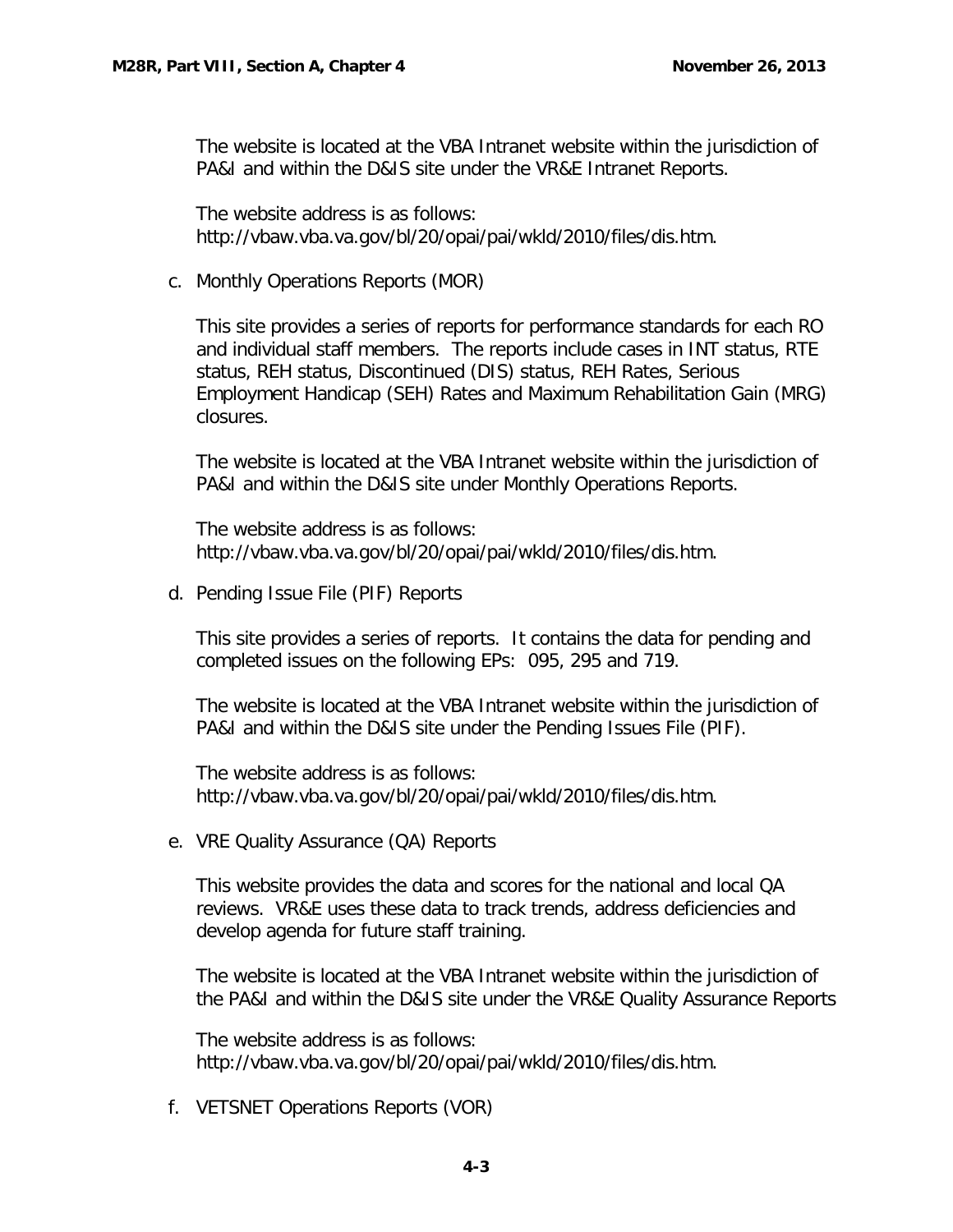This site provides data for pending and completed EP reports, 810 Series and other summary/detailed reports.

The website is located at the VBA Intranet website within the jurisdiction of the PA&I and within the D&IS site under VOR 2.0.

The website address is as follows: http://vbaw.vba.va.gov/bl/20/opai/pai/wkld/2010/files/dis.htm.

- <span id="page-5-1"></span><span id="page-5-0"></span>g. Tracking End Products (EPs)
	- 1. Using the VETSNET Operations Reports (VOR)

VOR may be accessed through the PA&I main page (http://vbaw.vba.va.gov/bl/20/opai/pai/wkld/2010/files/pai.htm), or accessing the website directly using the link specified above.

The reports generated from this website provide the number of pending and closed EPs for 795, 095, 295 and 719. These reports also allow sorting options, which identify the Veterans and the RO numbers and other sortable data.

The available reports are explained below:

(a) Pending Full Detail

This report provides the Days to Process (EPs 095/295); number of Entitlement Determinations (EP 719); and Days to Process (EPs 718/768/769).

(b) Pending Canceled (PCAN) Ending Products

This report provides the number of canceled EPs and the number of days prior to canceling the EPs.

(c) Completed Detail

This report provides the number of cleared (PCLR) EPs.

<span id="page-5-2"></span>2. Procedures for Accessing the VOR Reports

Below are the screen shots which illustrate the step-by-step method to access each report: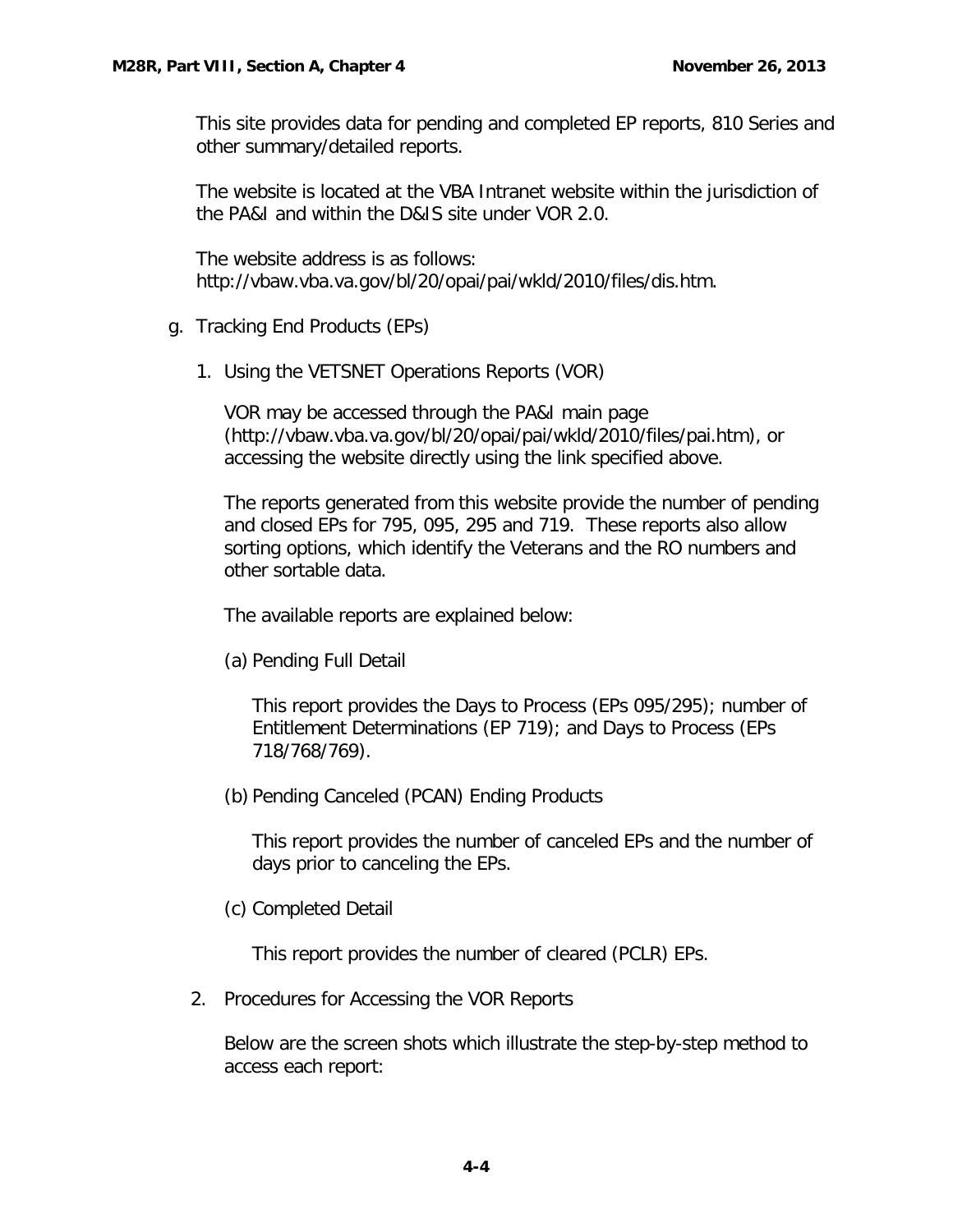

Step 1: On the PA&I Home page, select the type of report to run.

Step 2: Complete the following recommended filters and select the "End Product" drop down menu.



Step 3: Select the desired "End Product(s)" and move them to the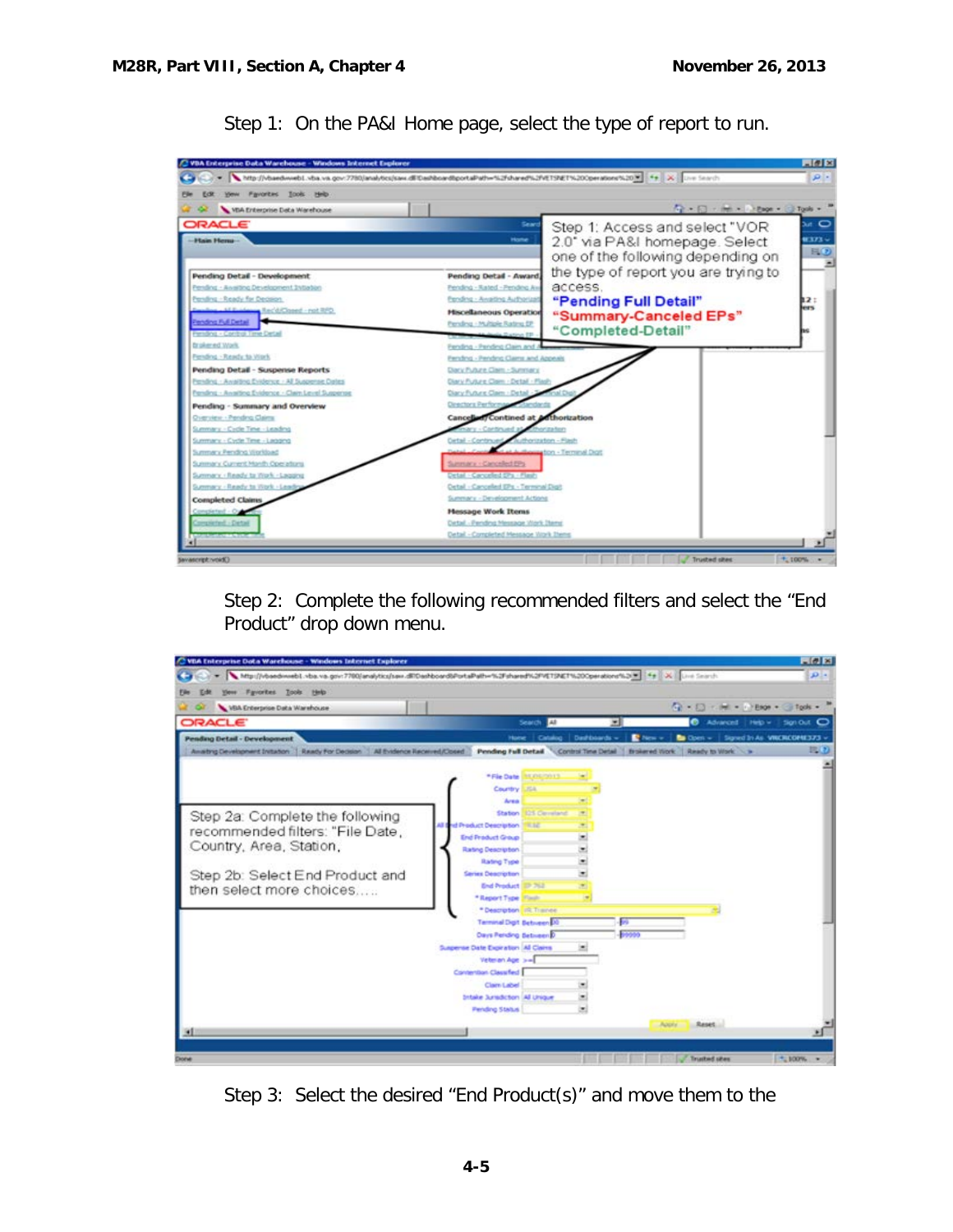/ VBA Enterprise Data Warehouse - Windows Internet Englance **FINE** C - Mpijivbe ebt.vba.va.g NJFehared NJP/ET Step 3a: Highlight the EP you want the Lift they Favorter Inch the in the Available frame on the left.  $\mathcal{L}$   $\Diamond$   $\blacktriangleright$  VBA Enterprise Data Warehouse **ORACLE** Step 3b: Use the ">" / "Move" arrow Pending Detail - Development to move the selected EP to the **Guithic Devi** and Dollarson, T. Balack Selected frame on the right. **Country Lits** Step 3c: Click "OK" Solect Values œ Available و Name Sharts 回 **IV** Match Case  $-5$ 픠 EP 69  $\mathbf{B}$  $\begin{array}{l} 67.707 \\ 67.717 \\ 49.718 \end{array}$ **SD**<br>Maye All 中小野野野野野野野野野 ¢ h. œ Nove All 뇌 Choices Returned: 1 - 428 w. **PMS** OK. Cartos! Trusted sites  $^{-1}$ , 100%

"Selected" frame on the right side.

Step 4: Select the Flash.

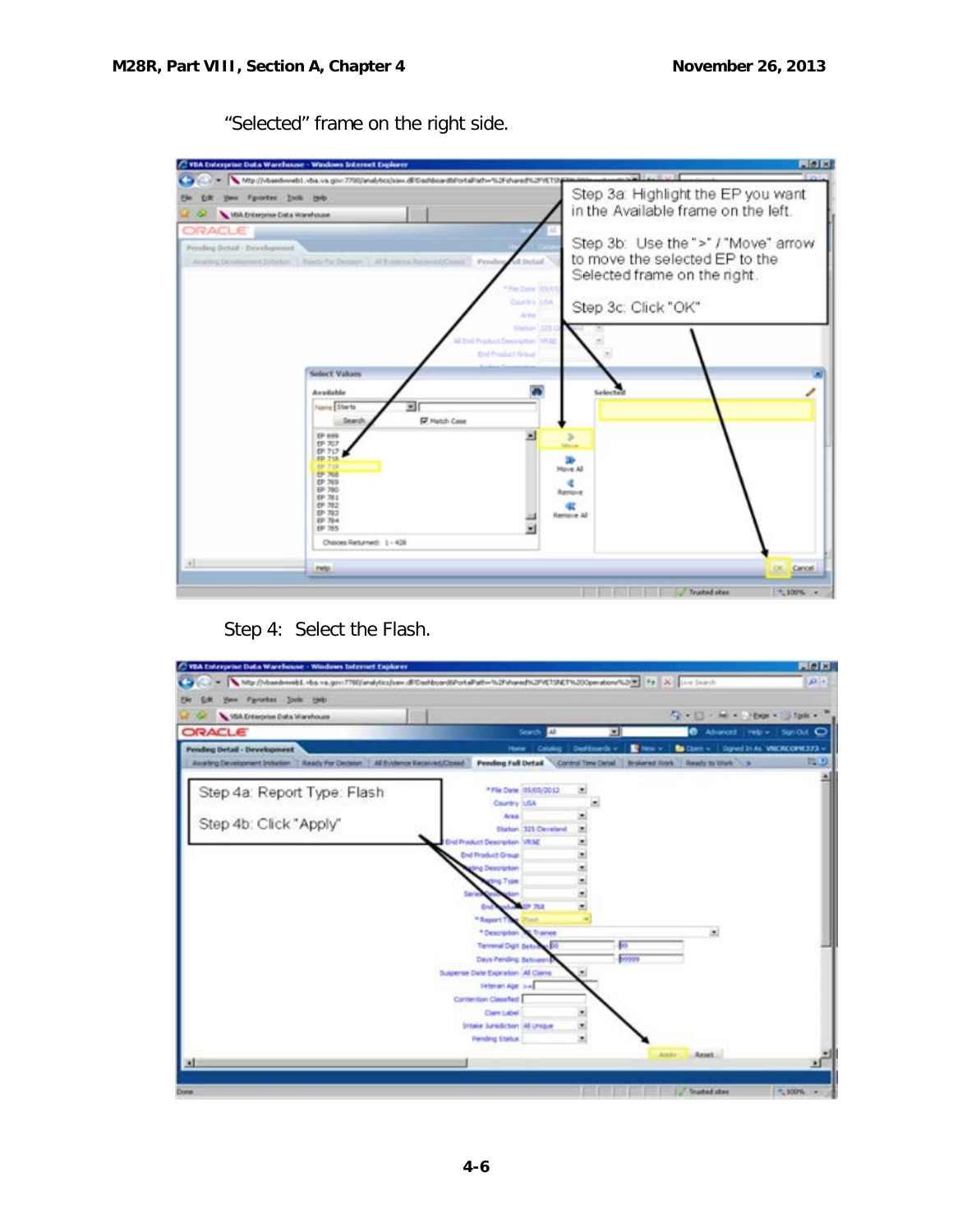Step 5: View the VOR Report with the requested "End Product Code" and "Special Issue/Flash" identifier.

| http://vbaedweb1.vba.va.gov:7780/analytics/sies.dE/Dairboard<br>you Favores: Jook this<br>108<br>VEA Enterprise Data Warehouse<br>ORACLE<br>Search.<br>AL |                                     |                         |                 |                                                                                   |                                   |                 |                                | Step 5: VOR will pull the requested<br>"End Product Code" with the<br>identified "Special Issue/Flash" |             |                                                |                                                         |                                     |                                                                    |                                                      |
|-----------------------------------------------------------------------------------------------------------------------------------------------------------|-------------------------------------|-------------------------|-----------------|-----------------------------------------------------------------------------------|-----------------------------------|-----------------|--------------------------------|--------------------------------------------------------------------------------------------------------|-------------|------------------------------------------------|---------------------------------------------------------|-------------------------------------|--------------------------------------------------------------------|------------------------------------------------------|
|                                                                                                                                                           |                                     |                         |                 |                                                                                   |                                   |                 |                                |                                                                                                        | identifier. |                                                |                                                         |                                     |                                                                    |                                                      |
|                                                                                                                                                           | <b>Pending Detail - Development</b> |                         |                 | Availing Development Evilation   Ready For Decision   All Evidence Received/Close |                                   |                 | Pending Full Detail            | Catalog<br><b>Home</b>                                                                                 |             |                                                | Control Tyle Detail   Brokered Work   Ready to Work - a |                                     |                                                                    | 超し                                                   |
| Station<br><b>Number</b>                                                                                                                                  | Terminal<br>Digit                   | File<br><b>TA</b> umber | Payee<br>Number | Veteran<br>Full<br><b>Nasne</b>                                                   | Eral.<br><b>Drindiary</b><br>Ende | Claim<br>Coste  | Claim<br>Type<br>abel.         | <b>Statute Plan</b>                                                                                    | Pending     | <b>Janit</b><br>Suspense<br>Activity<br>Dieter | Development<br>Group                                    | Analting<br>Evidence<br><b>Time</b> | <b>Pirst</b><br>Policies.<br>$40 +$<br>Number<br>Days.<br>Fending. | Sence.<br><b>Tulc</b><br>up -<br>Num<br>Davi<br>Peni |
|                                                                                                                                                           | 373 04                              | 003468204 00            |                 | NADEAU,<br>PALK 3540<br>LYDEA                                                     | T19                               | 4/9/2012        | Type                           | <b>G-VIIGT Actue</b><br>Linknown Duty CCC                                                              |             | 27 4/9/2012                                    |                                                         |                                     |                                                                    |                                                      |
|                                                                                                                                                           | $323 - 12$                          | 026703017 00            |                 | GREGORIO,<br><b>BRIDE</b><br>PERIERRA                                             | T <sub>TH</sub>                   | 4/24/2012 Type  |                                | <b>G-UICT Actual</b><br>Unknown Duty DOD                                                               |             | 12 4/30/2012                                   |                                                         |                                     |                                                                    |                                                      |
|                                                                                                                                                           | 373 32                              | 001545732 100           |                 | BALPAGEATZ 739<br>SARAH<br>MAGEE                                                  |                                   | 4/27/2012 Type  | Linkmann <sup>1</sup>          | s-uidt<br>Guird Reserve<br><b>boo</b>                                                                  |             | 9 4/30/2012                                    |                                                         |                                     |                                                                    |                                                      |
|                                                                                                                                                           | 373 50                              | 001223350               | 100             | DERES.<br>MAXIME.IAN                                                              | 729                               | 4/9/2012        | Type<br>Linkmasum <sup>1</sup> | <b>G-UICIT Active</b><br><b>Outy Veteran</b><br>Peturched                                              |             | 27 4/13/2012                                   |                                                         |                                     |                                                                    |                                                      |
|                                                                                                                                                           | 373 50                              | 002729950               | 100             | MARTIN,<br><b>KEVIN</b><br><b>MECHAEL</b>                                         | 335                               | 1/1/2012        | Type                           | G-UIDT Active<br>Unknown Duty DOD                                                                      |             | \$ 5/4/2012                                    |                                                         |                                     |                                                                    |                                                      |
|                                                                                                                                                           | 373.54                              | 003800054 00            |                 | PULLER,<br>30HRL<br><b>GRSGORY</b>                                                | 739                               | 4/5/2012        | Type<br>Linderspare            | <b>S-VITOT</b><br>Guard Reserve<br>ರಿವರ                                                                |             | 31 4/9/2012                                    |                                                         |                                     |                                                                    |                                                      |
|                                                                                                                                                           | 373 57                              | 003683157 00            |                 | LEVESQUE,<br>DONALD<br>AARON                                                      | 725                               | 4/23/2012 7:ype | <b>University</b>              | <b>S-VIIOT Active</b><br>Duty CCO                                                                      |             | 13 4/30/2012                                   |                                                         |                                     |                                                                    |                                                      |
|                                                                                                                                                           | 373 71                              | 377842771 00            |                 | GRANTHAM,<br>RIDHARD<br><b>INAVNE</b>                                             | 779                               | 4/9/2012        | Type<br>Linknown               | 54207<br><b>Guardiffication</b><br><b>boo</b>                                                          |             | 27 4/9/2012                                    |                                                         |                                     |                                                                    |                                                      |
|                                                                                                                                                           | 373 76                              | 069802776 00            |                 | MCFARLIN,<br><b>JUSTIN K</b>                                                      | 773                               | 4/5/2012        | Type<br><b>Lindergaum</b>      | 5-WOT Active<br>Duty DOD                                                                               |             | 31 4/9/2012                                    |                                                         |                                     |                                                                    |                                                      |
|                                                                                                                                                           | 373 77                              | 041906377 00            |                 | <b>VOUND.</b><br>DRISTA<br>SHELBY                                                 | <b>FIB</b>                        | 4/9/2012        | Tront<br>Linkmourn             | <b>B-lancer</b><br>Guard Reserve<br>œ                                                                  |             | 27 4/9/2012                                    |                                                         |                                     |                                                                    |                                                      |
|                                                                                                                                                           |                                     |                         |                 |                                                                                   |                                   |                 |                                |                                                                                                        |             |                                                |                                                         |                                     |                                                                    | ॻ                                                    |

<span id="page-8-0"></span>4.05 Data Management and Analyses

This section provides recommended and required assessment tools, which assist an office in identifying data and defining areas for examination. This ensures successful implementation of program operations and workload management.

<span id="page-8-1"></span>a. Workload Management Plan

This plan provides the tool to assess an office's workload management and the next steps for corrective actions, when identified.

The development of this report is required by the Office of Field Operations (OFO) and VR&E Service. The plan must be completed in the first month of each year. For more information, refer to section 4.06 of this chapter.

<span id="page-8-2"></span>b. Fiscal Management Reports

These include routinely reviewing reports for the following fiscal issues:

• Use of Purchase Cards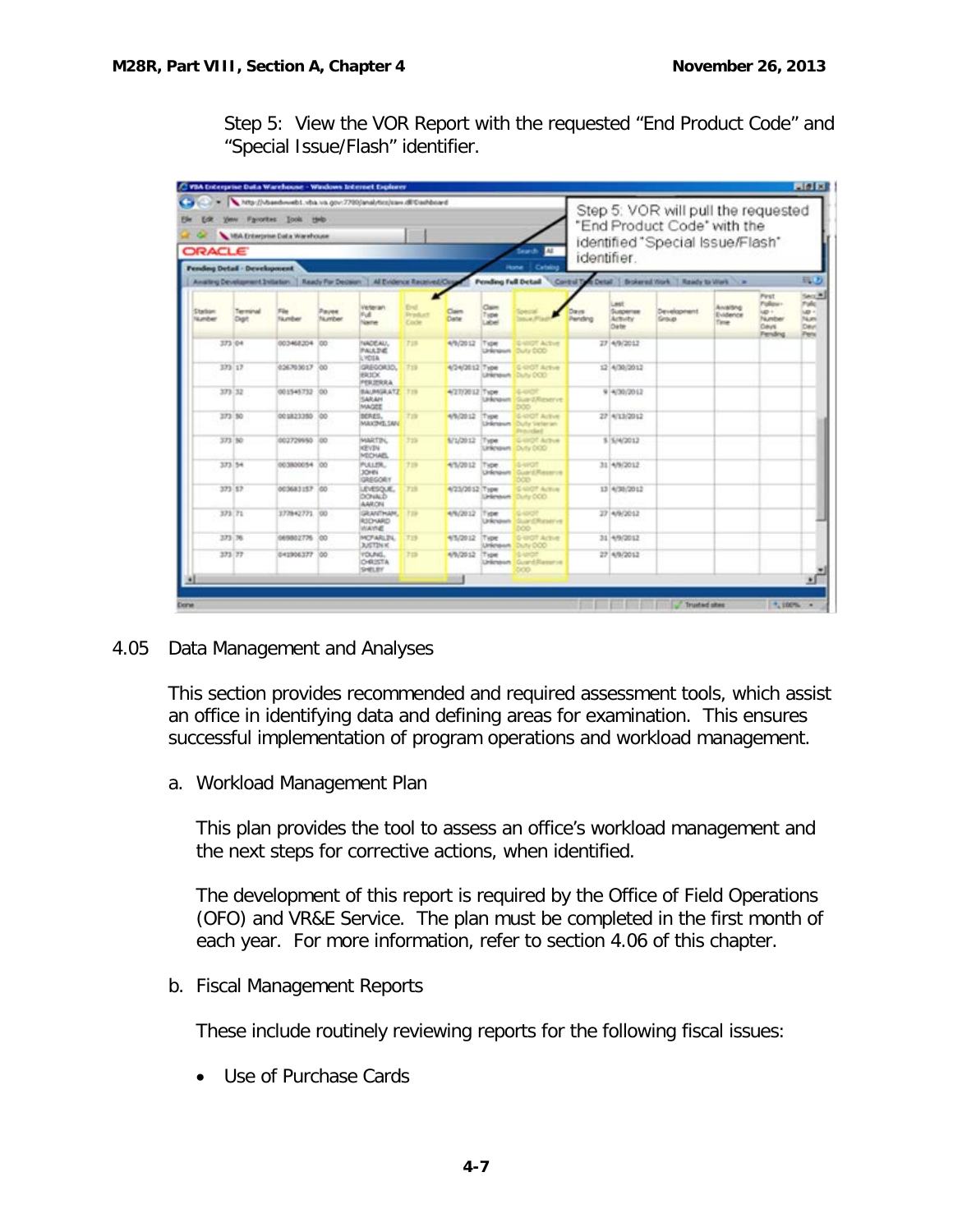- Use of Readjustment Benefits and Government Operating Expenses (RB/GOE) funds
- Program Cost Approvals
- Revolving Fund Loans (RFL)
- Specially Adaptive Housing (SAH) approvals
- <span id="page-9-0"></span>c. Performance Management Reports

These include reviewing routinely the Dashboard for the following issues:

- Accuracy Scores
- Rehabilitation Rates
- SEH Rehabilitation Rates
- Number of Rehabilitations
- Number of Cases closed with MRG codes
- Number of Rehabilitations (employment only)
- <span id="page-9-1"></span>d. Caseload Management Reports

These include reviewing data routinely for out-of-line issues. These include, but are not limited to, the following:

- Days in APP status
- Cases in Independent Living (IL) status over 24 months
- Cases in Evaluation and Planning (EP) status over 105 days
- Cases in JR status over 18 months
- Cases in Extended Evaluation (EE) status over 12 months
- <span id="page-9-2"></span>e. Transfer Management Reports

These include reports for ensuring that cases that are transferred to and received from ROs are tracked properly and timely. These also include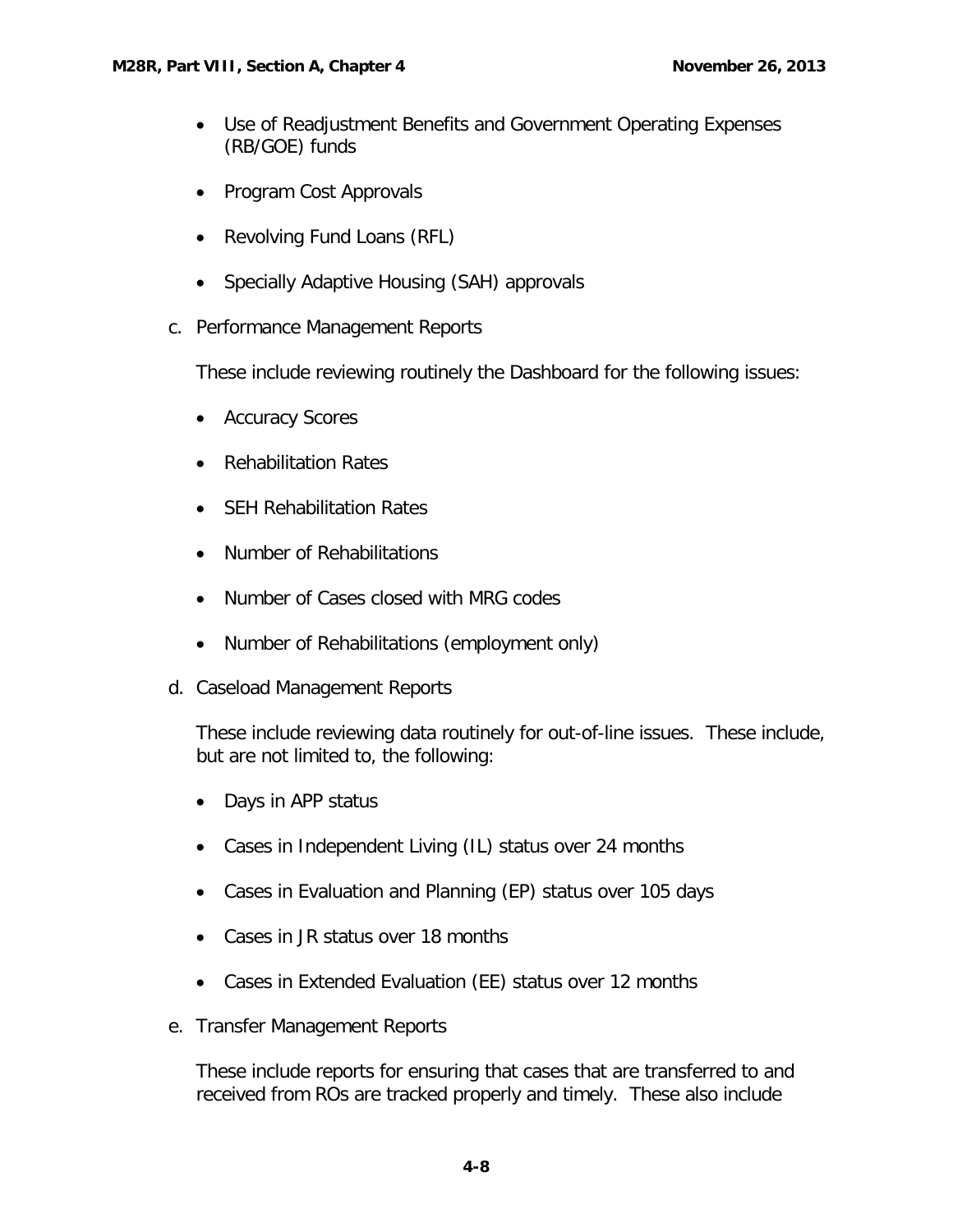ensuring that CER folder locations are accurately and timely updated in CWINRS and BDN.

<span id="page-10-0"></span>f. Leadership Management Reports

These include developing and submitting reports that are specifically required by the RO Director. This may include, but is not limited to, the following:

- Management Briefings
- Local Training Plans
- Adherence to Talent Management System (TMS) requirements
- <span id="page-10-1"></span>g. Data Integrity Management

This activity ensures that data integrity is maintained in CWINRS and BDN. This verifies that the following data are entered accurately in both systems:

- SEH Indicator
- Case Status assignment
- Case Manager assignment
- Effective Date for case status movement
- Facility Code assignment
- Active cases are not maintained in archive
- Inactive cases are not maintained in active cases
- Track Selection

# <span id="page-10-3"></span><span id="page-10-2"></span>4.06 Guidelines on Developing a Workload Management Plan (WMP)

a. Definition

A WMP is a structured and systematic approach in managing the amount and types of work performed in a given period to meet organizational goals.

The plan provides the structure, workflow and processes that impact the performance measures. The plan does not only identify the office's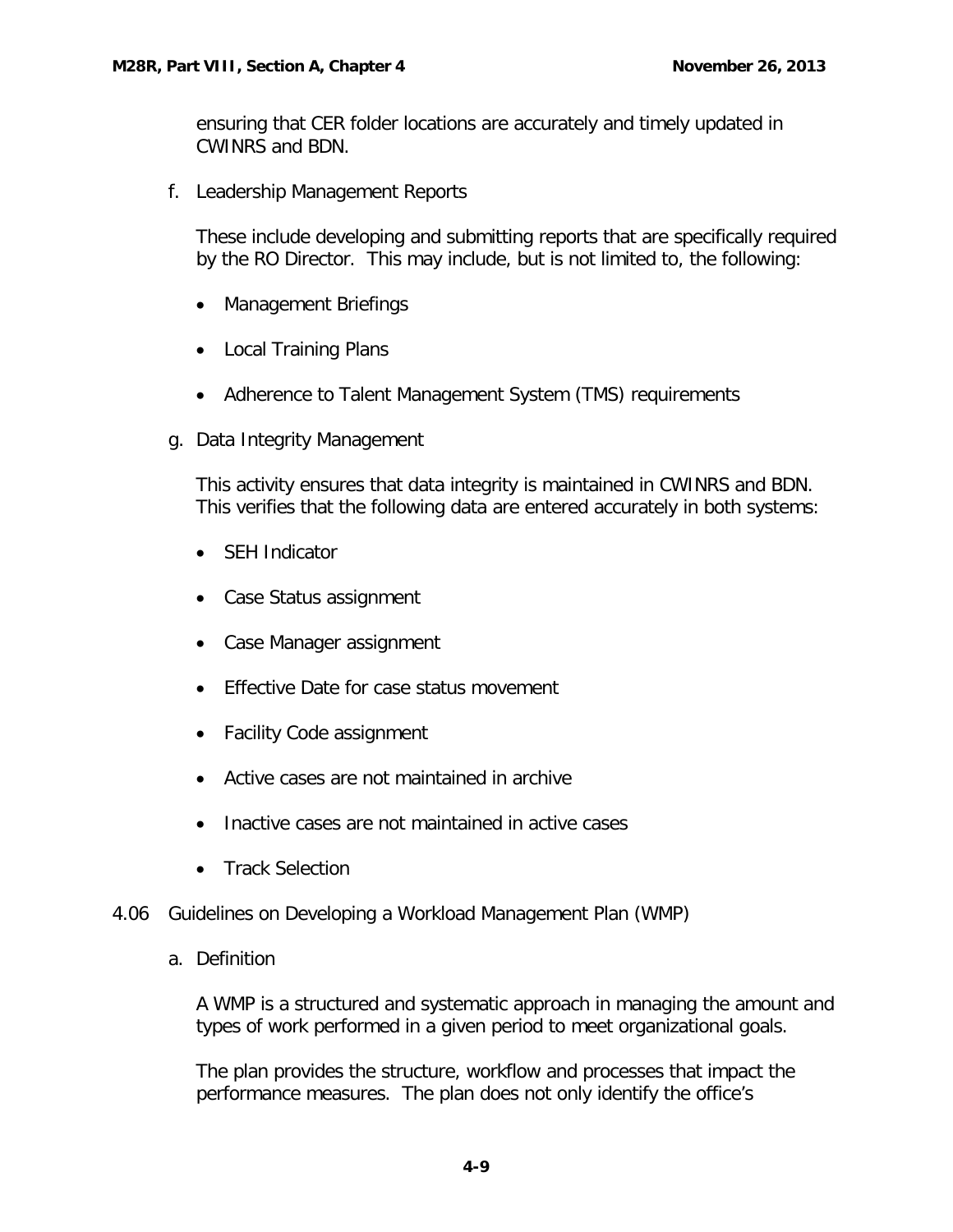operational strengths and deficiencies, but also provides corresponding strategy or action plans to address deficiencies as identified by the analysis of workload and current processes.

<span id="page-11-0"></span>b. Components of a WMP

This section outlines the format that must be utilized in developing an office's WMP. However, the focus of analysis should not be limited to the format as presented. An office may include additional analyses of areas that may warrant special attention.

Note: Refer to Appendix AU, Workload Management Plan Template. The template outlines the topic and format to be used in developing a WMP and includes the calculations for each measure. The instructions (highlighted in blue) may be deleted.

<span id="page-11-1"></span>1. Overview

This section provides a brief description of the conditions that may impact the office's ability to manage its workload.

(a) Staffing

This section describes the office's staffing breakdown based on the Resource Model Allocation (RAM). This also includes, but not limited to the following issues:

- Staffing increase and/or loss
- Proportion of the number of staff to workload size
- Technical or program support, etc.
- (b) Roles and Responsibilities

This section identifies the assigned staff position (Program Support, VRC, EC, etc.), that executes the required processes and procedures. This section also describes the specific staff roles and responsibilities for meeting the performance standards.

Since VR&E processes and casework activities begin from receipt of VAF 28-1900 (See Appendix O, VA Forms) the specific roles and responsibilities must be clearly delineated to ensure timely processing and efficient workflow.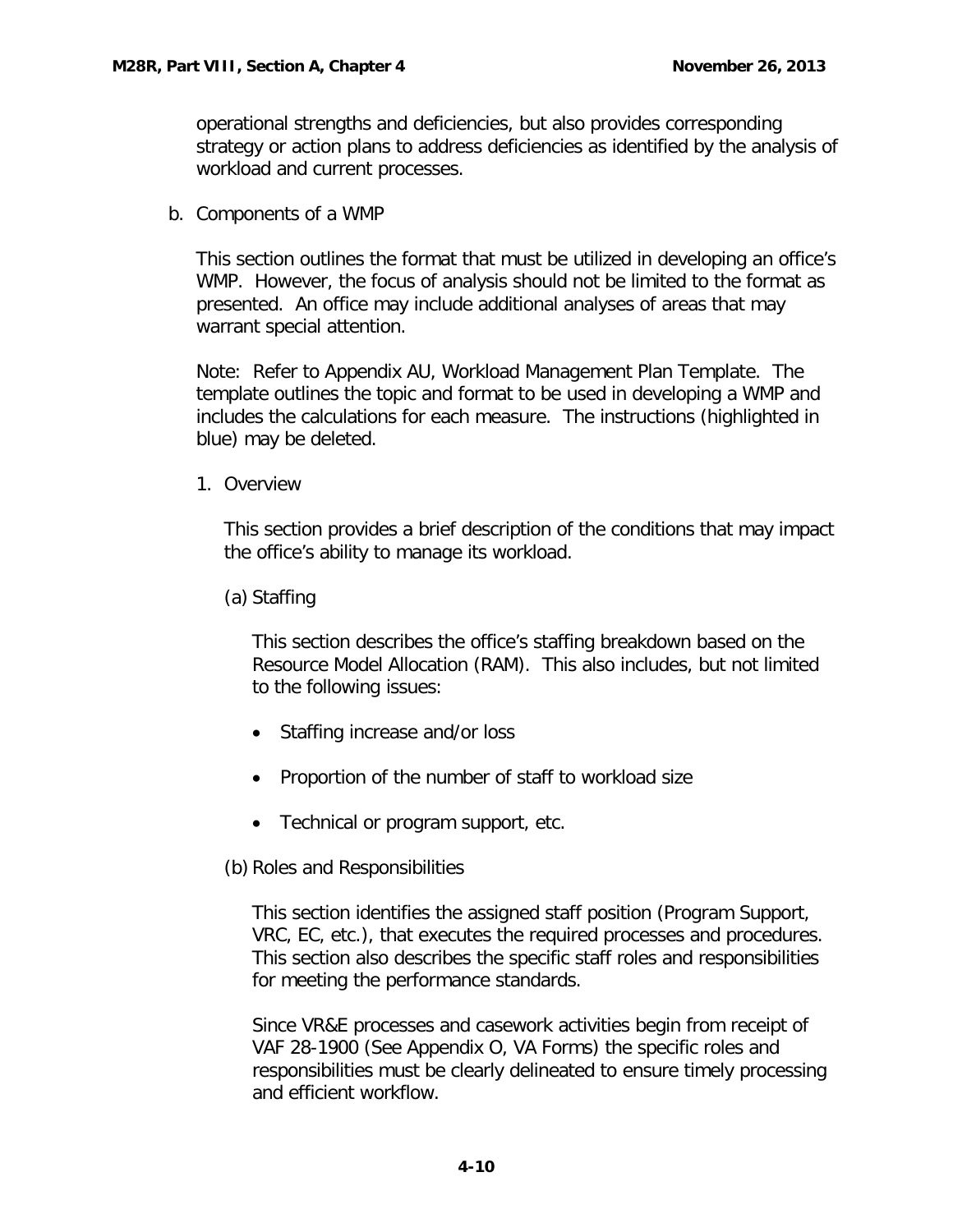(c) Other Relevant Issues

This section identifies the office's major achievements, concerns and/or additional responsibilities, which include, but are not limited to the following:

- Significant accomplishments
- Unique or special missions
- Special needs of the Veteran population
- Special needs of the office (space, equipment, etc.)
- <span id="page-12-0"></span>2. Processing of Applications (Chapter 31 and Chapter 36)

This section briefly describes the method for receiving and processing applications. It describes the method of receipt of applications, such as division and interoffice mail, Veterans Online Application (VONAPP); walkins, Transition Assistance Program (TAP) sessions, etc. This also includes the designated staff position that is responsible for receiving and processing applications and the required steps.

<span id="page-12-1"></span>3. Performance Measures and Targets

This section provides the targets and the office's overall scores for the performance measures. Each element is defined with the scope of assessment and specific calculations in obtaining the scores.

The scores are illustrated separately for each element using the tables outlined in this section. The data sources are also identified for each element.

The tables below must be used to illustrate the office's performance. This section may also contain charts to provide graphic illustrations of the scores and may include a comparative chart from year-to-year to show progression or recession. In addition, the office may choose to add another column to illustrate the office's scores against the national scores.

- (a) Production
	- (1) Rehabilitation Rates

This measure is calculated using the following: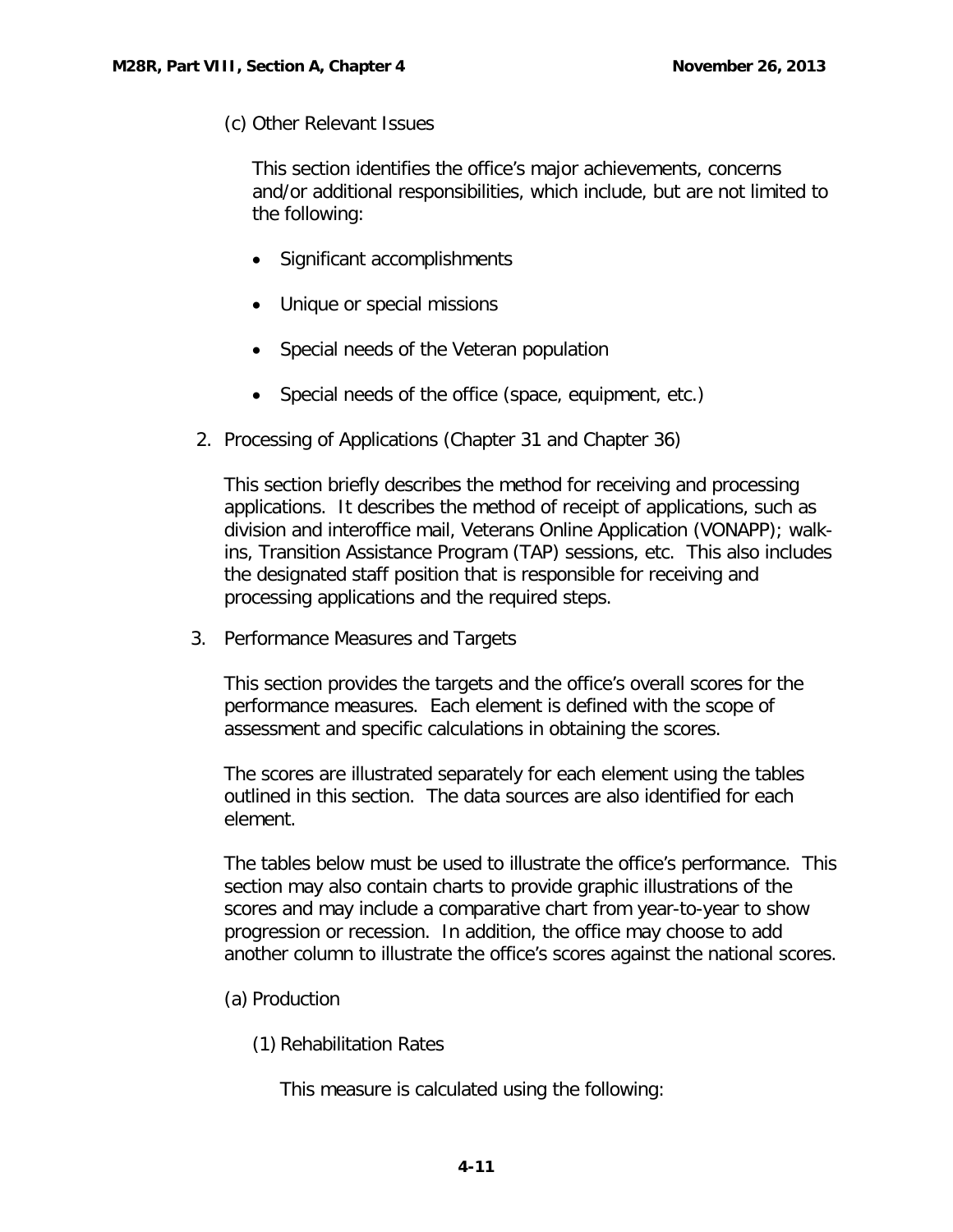- The total number of cases closed as rehabilitated (Veterans who successfully completed their rehabilitation program, obtained and maintained suitable employment for 60 days, and for Veterans for which employment is infeasible but achieved independence in their daily living)
- Divided by the total number of cases closed as rehabilitated and discontinued from IL status and JR status
- Minus the total number of cases closed as discontinued using one of the two MRG categories or closed as discontinued because the Veterans elected to use Chapter 33 benefits or are deceased

Data Sources: The MOR (Active Case Workload Report) or Locally developed Tracking Sheets.

(2) SEH Rehabilitation Rate

This measure is calculated using the following:

- The total number of cases closed as Rehabilitated for Veterans with SEH and either he/she has obtained suitable employment or he/she has achieved independence in their daily living
- Divided by the total number of SEH cases closed as rehabilitated
- Plus cases closed in DIS status for Veterans with SEH from IL, RTE and JR statuses
- Minus the total number of SEH cases closed as discontinued using one of the two MRG categories or closed as discontinued because the Veterans elected to use Chapter 33 benefits, or are deceased

Data Sources: The MOR (Active Case Workload Report) or Locally developed Tracking Sheets.

(3) Employment Rehabilitation Rate

This measure is calculated using the following:

• The total number of cases closed as Rehabilitated for Veterans who received employment services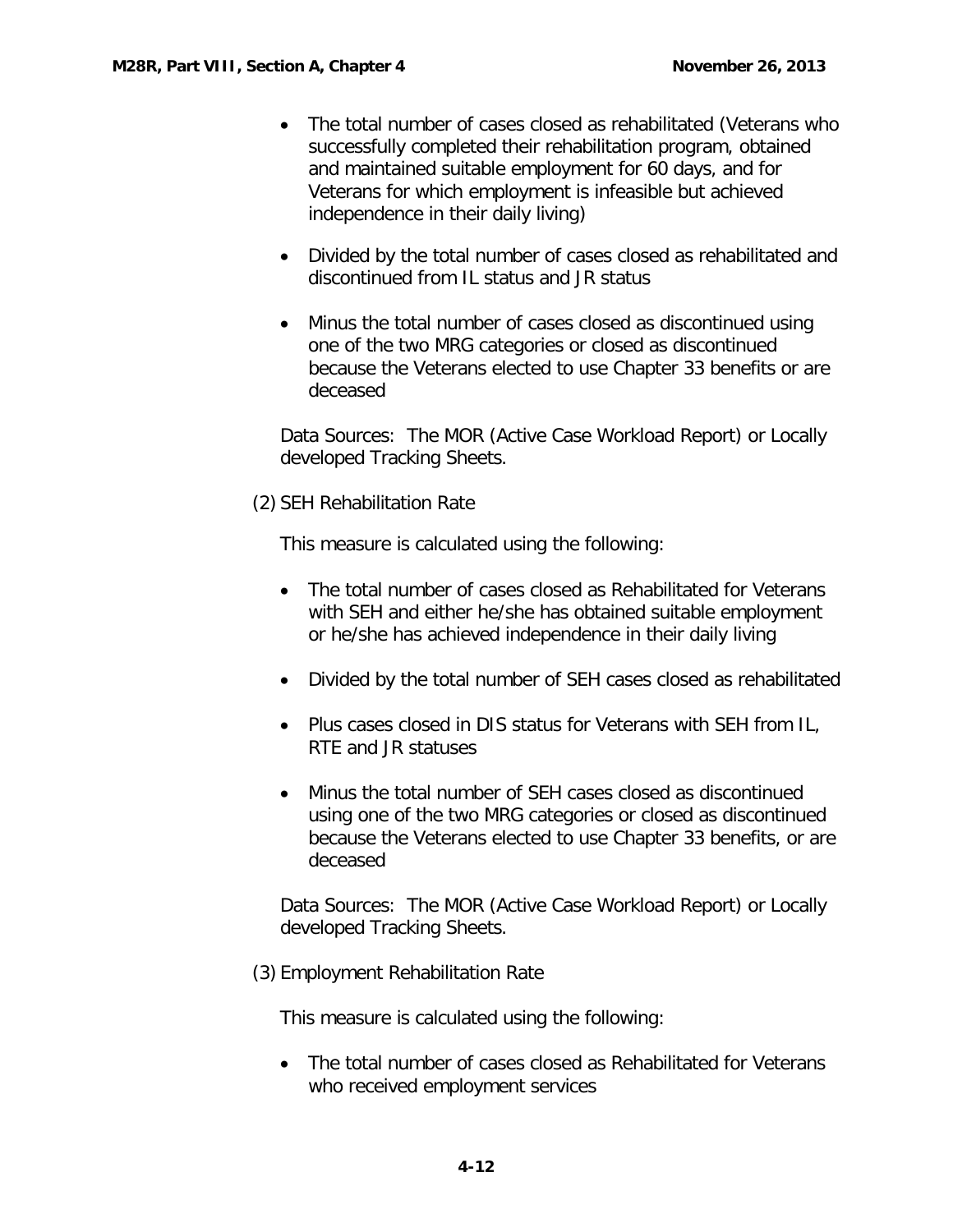- Divided by the total number of cases closed as rehabilitated for Veterans who successfully completed their rehabilitation program and maintained suitable employment for 60 days
- Minus the total number of cases closed as discontinued using one of the two MRG categories or closed as discontinued because the Veterans elected to use Chapter 33 benefits or are deceased

Data Sources: The MOR (Active Case Workload Report) or Locally developed Tracking Sheets.

(4) Actual RO Employment Rehabilitation Rate

The national strategic target for annual employment rehabilitations is determined based on trends, caseload and estimates of future workload. Each regional office's numeric target for employment rehabilitations is calculated based on a review of their history of past performance, caseload and future workload. Each RO is responsible for closing a specific number of cases as rehabilitated for Veterans in suitable employment each fiscal year. An employment-based rehabilitation is defined as a Veteran that has obtained and maintained suitable employment for at least 60 days.

The target for employment rehabilitations also includes those Veterans who received all rehabilitation services and are determined rehabilitated to the point of employability, as well as Veterans who are determined job ready, but elected not to receive employment services to pursue additional education on their own.

Note: The target for annual employment rehabilitations does not include Veterans for whom employment is not feasible, but achieved independence in their daily living.

Data Sources: Locally developed Tracking Sheets.

(5) Percent of Cases in Interrupted Status

This measures the percent of cases maintained in INT status from EP status, EE status, RTE status, JR status and IL status, in proportion with the office's total workload.

Data Sources: Snapshot of open cases at the end of each month from the CWINRS Active Caseload Report; the MOR (Active Case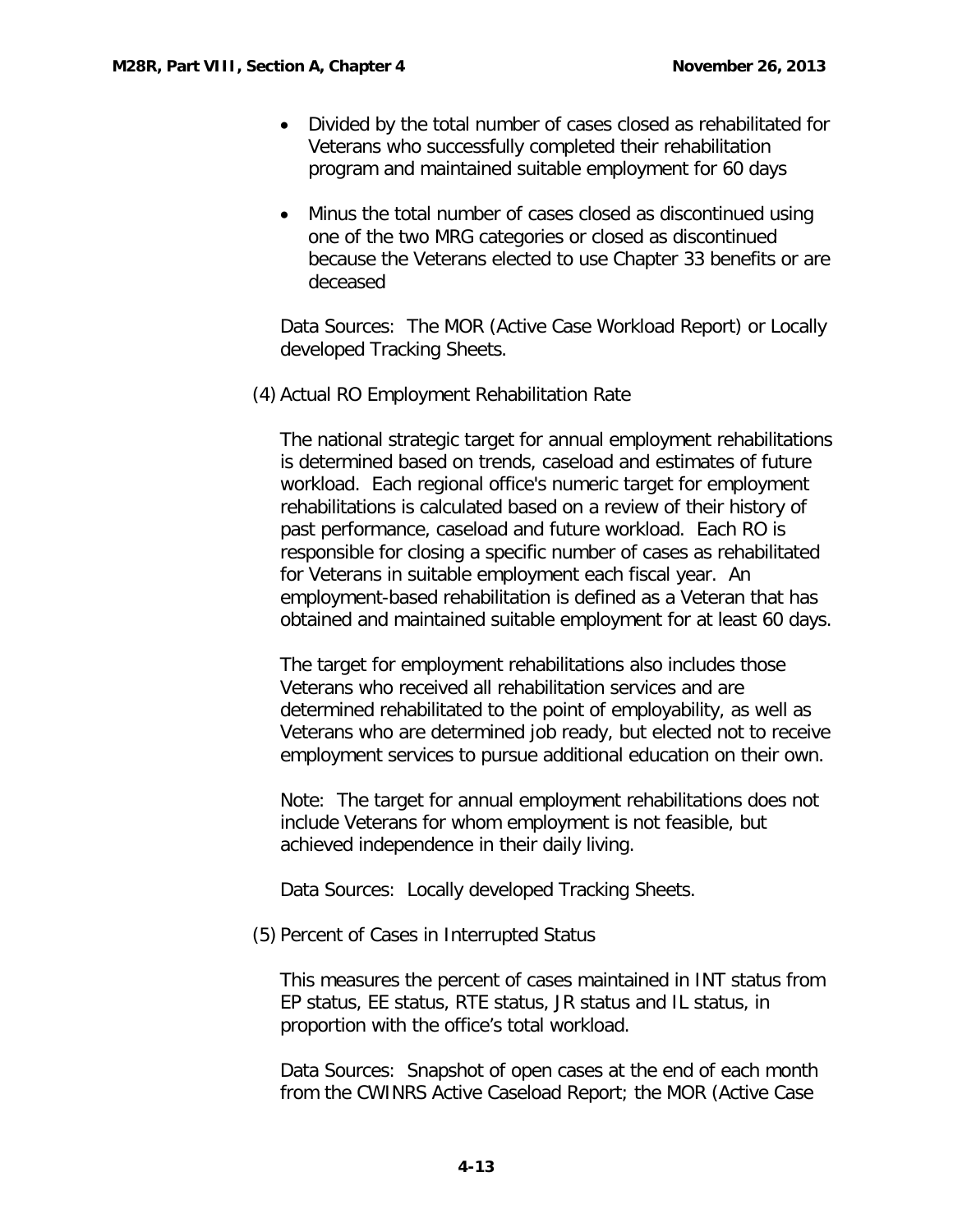Workload Report) or Locally developed Tracking Sheets.

The table below illustrates the office's performance for Production.

| Production                                       |                              |                              |                |                        |      |  |  |  |  |
|--------------------------------------------------|------------------------------|------------------------------|----------------|------------------------|------|--|--|--|--|
| Elements                                         | National<br><b>Standards</b> | Level II<br><b>Standards</b> | Local<br>Goals | Local<br><b>Scores</b> | Date |  |  |  |  |
| Rehab<br>Rate                                    | $\geq 77\%$                  | $\geq 80\%$                  | %              | %                      |      |  |  |  |  |
| <b>SEH Rehab</b><br>Rate                         | $\geq$ 77%                   | ≥80%                         | %              | %                      |      |  |  |  |  |
| Employment<br><b>Rehab Rate</b>                  | $\geq$ 77%                   | N/A                          | %              | %                      |      |  |  |  |  |
| % Cases in<br>Interrupted<br><b>Status</b>       | $\leq$ 11%                   | $\leq 10\%$                  | %              | %                      |      |  |  |  |  |
| Actual<br><b>Station</b><br>Employment<br>Rehabs |                              | <b>RO Standards</b>          |                |                        |      |  |  |  |  |
|                                                  | Month                        | Rehabs                       |                |                        |      |  |  |  |  |
|                                                  |                              |                              |                |                        |      |  |  |  |  |
|                                                  |                              |                              |                |                        |      |  |  |  |  |

(6) Influencing Factors

The following factors impact this performance measure and therefore, warrant that certain cases be monitored and reviewed closely on a regular basis.

• Interruptions

These include cases maintained in INT status. These cases should be reviewed and monitored regularly to ensure that they do not remain in this status for extended periods without valid reasons.

• Discontinued Cases Closed with MRG Codes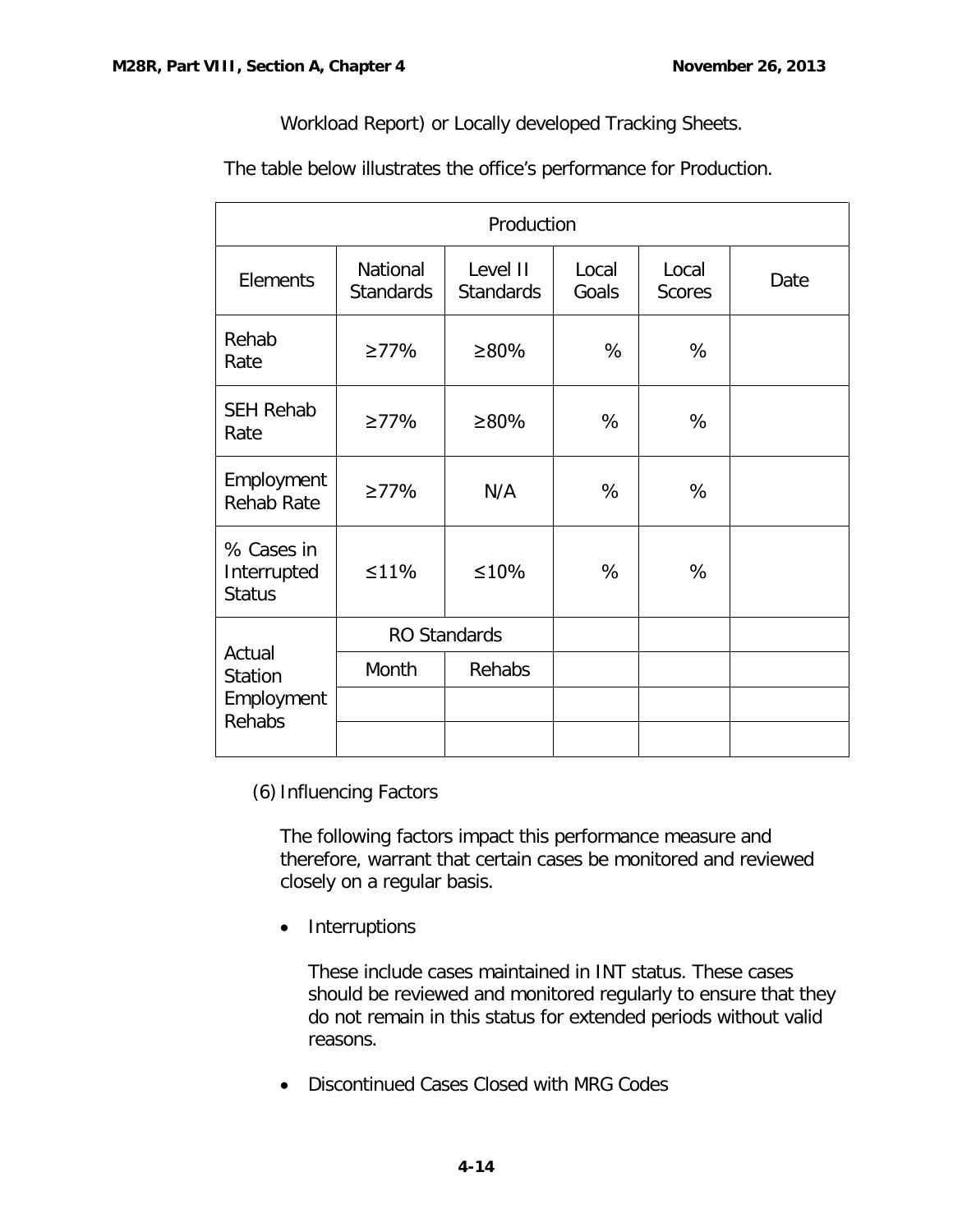These include cases placed in DIS status using one of the three MRG codes.

Prior to discontinuance, these cases must be submitted to the VREO for concurrence. The VREO's review ensures appropriate case closure when a Veteran cannot be declared rehabilitated but has received maximum gains from his/her rehabilitation program. These cases are excluded from the calculation of the Rehab Rate and SEH Rehab Rate.

• Discontinued Cases

These include cases placed in DIS status using all Reason Codes (RC) for discontinuance, except RC 99 for Veteran's death, and the MRG codes.

Prior to the discontinuance, these cases must be submitted to the VREO for concurrence. The VREO's review ensures cases are closed appropriately. These cases are included in the calculation of the Rehab Rate, SEH Rehab Rate and the Employment Rehab Rate.

• Rehabilitated Cases

These include cases placed in REH status from JR status or IL status.

Prior to case closure, these cases must be submitted to the VREO for concurrence. The VREO's review ensures cases are closed appropriately. These cases are included in the calculation of the Rehab Rate and SEH Rehab Rate. Additionally, only cases closed from JR status are included in the Employment Rehab Rate and Actual Station Employment Rehab.

• Rehabilitated Cases with SEH

These include cases placed in REH status from JR status or IL status with SEH determinations.

Prior to case closure, these cases must be submitted to the VREO for concurrence. The VREO's review ensures cases are closed appropriately. These cases are included in the calculation of the Rehab Rate and SEH Rehab Rate. Only cases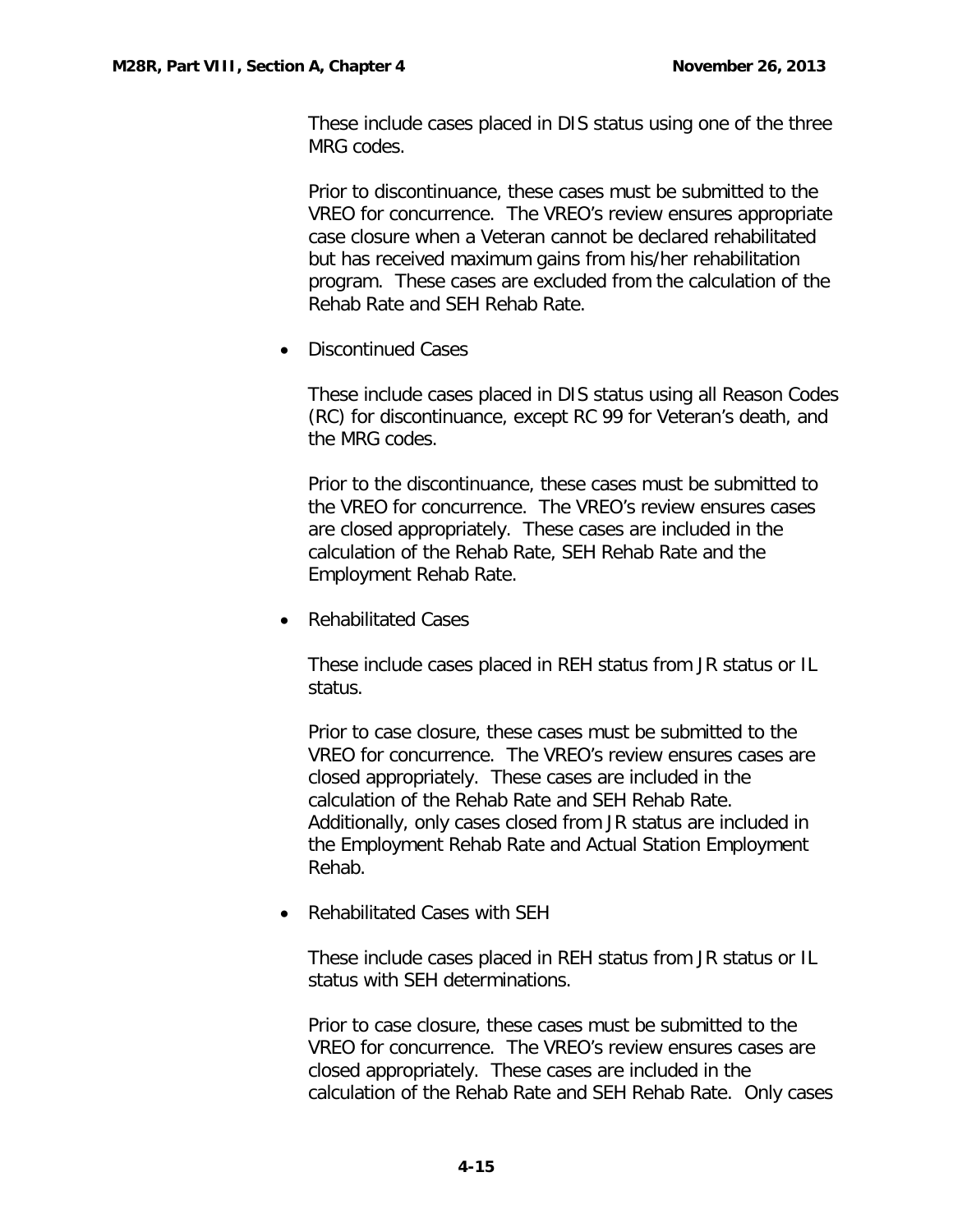closed from JR status are included in the Employment Rehab Rate and Actual Station Employment Rehab.

- (b) Timeliness
	- (1) Average Days to Entitlement

This sub element measures the average number of days from receipt of the Veteran's application as indicated on the original date stamp by VA, to the date the Veteran is informed of the decision for entitlement or non-entitlement to Chapter 31 benefits. This calculation includes clearing or disallowing pending issues for the following EPs: 095, 295 and 719.

Data Sources: The MOR from FYTD.

(2) Average Days Pending in EP 295

This sub element measures the average number of days cases with EP 295 are pending.

(3) Average Days to Complete EP 295

This sub element measures the average number of days from receipt of the Veteran's application, as indicated on the original date stamp by VA, to the date the rating decision is completed, EP 295 is cleared and EP 719 is established.

(4) Average Days Pending in EP 095

This sub element measures the average number of days cases with EP 095 are pending.

(5) Average Days to Complete EP 095

This sub element measures the average number of days from receipt of the Veteran's application, as indicated on the original date stamp by VA, to the date the memorandum rating decision is completed, EP 095 is cleared and EP 295 is established.

(6) Average Days Pending in EP 719

This sub element measures the average number of days cases with EP 719 are pending.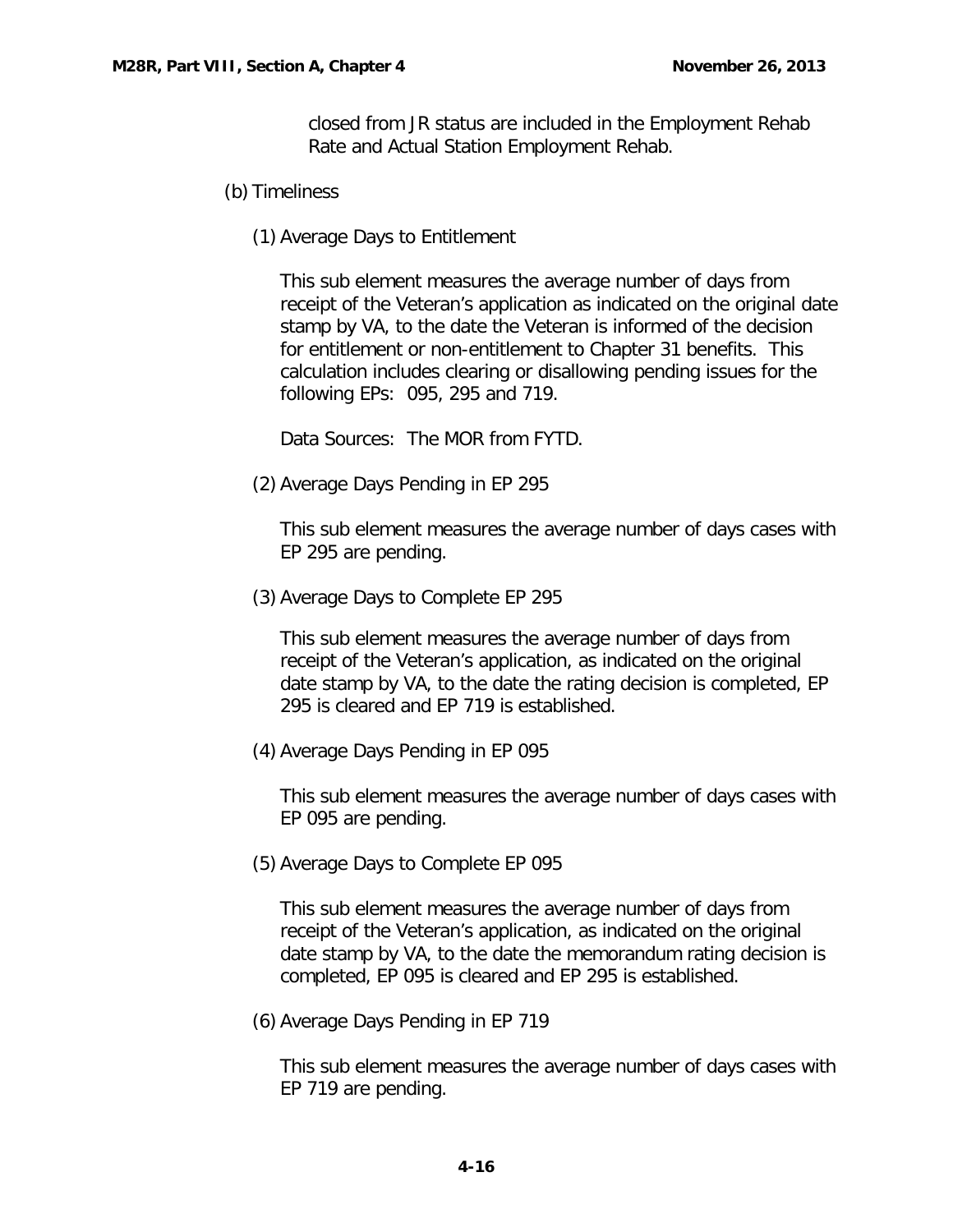(7) Average Days to Complete EP 719

This sub element measures the average number of days from receipt of the Veteran's application, as indicated on the original date stamp by VA, to the date the applicant is notified of the entitlement decision and EP 719 is cleared.

(8) Average Days Pending in EP Status

This sub element measures the average number of days the cases are maintained in EP status.

(9) Average Days Pending in JR Status

This sub element measures the average number of days the cases are maintained in JR status.

(10)Influencing Factors

• EP 095

This end product is established upon receipt of the application and controls the number of days to complete the Generated Eligibility Determinations (GED) processing using a memorandum rating decision.

• EP 295

This end product is established upon receipt of application and controls the number of days to complete the GED processing to complete the Service-Connected Disability (SCD) rating decision.

• EP 719

This end product is established when eligibility determination is completed and controls the number of days to complete and inform the applicant of the entitlement decision.

The table below illustrates the office's performance for Timeliness.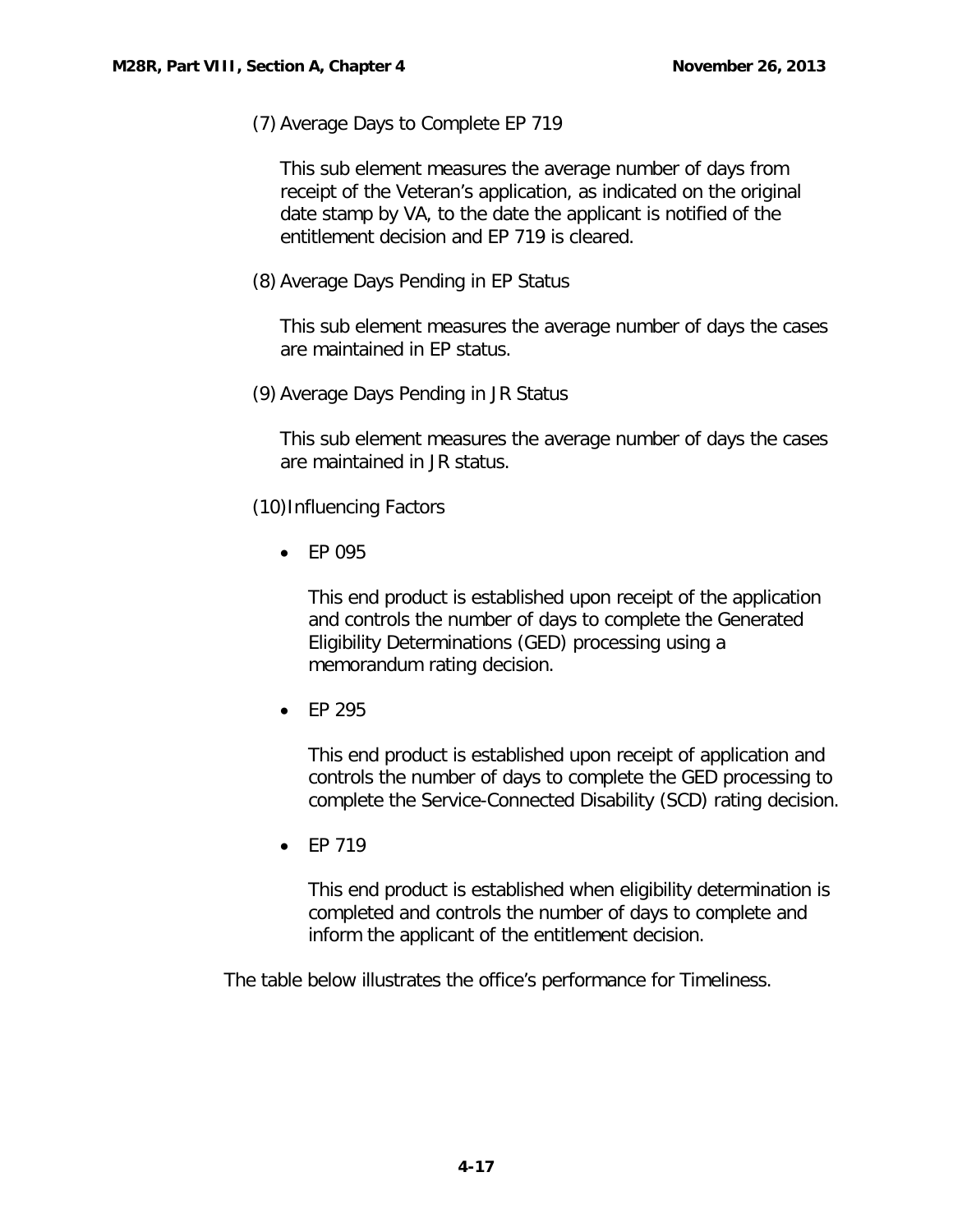| <b>Timeliness</b>                          |                              |                              |        |                    |                        |      |  |  |
|--------------------------------------------|------------------------------|------------------------------|--------|--------------------|------------------------|------|--|--|
| <b>Elements</b>                            | National<br><b>Standards</b> | Level II<br><b>Standards</b> |        | <b>Local Goals</b> | Local<br><b>Scores</b> | Date |  |  |
| Ave Days to<br>Entitlement                 | $\leq$ 45 days               | $\leq$ 42 days               | $\leq$ | days               | days                   |      |  |  |
| Ave Days<br>Pending in<br>EP 295           | $\leq$ 7 days                | N/A                          | $\leq$ | days               | days                   |      |  |  |
| Ave Days to<br>Complete<br>EP 295          | $\leq$ 7 days                | N/A                          | $\leq$ | days               | days                   |      |  |  |
| Ave Days<br>Pending in<br>EP 095           | N/A                          | N/A                          | $\leq$ | days               | days                   |      |  |  |
| Ave Days to<br>Complete<br>EP 095          | N/A                          | N/A                          | $\leq$ | days               | days                   |      |  |  |
| Ave Days<br>Pending in<br>EP 719           | $\leq$ 40 days               | N/A                          | $\leq$ | days               | days                   |      |  |  |
| Ave Days to<br>Complete<br>EP 719          | $\leq$ 40 days               | N/A                          | $\leq$ | days               | days                   |      |  |  |
| Ave Days<br>Pending in<br><b>EP Status</b> | $\leq$ 105 days              | $\leq$ 95 days               | $\leq$ | days               | days                   |      |  |  |
| Ave Days<br>Pending in<br><b>JR Status</b> | $\leq$ 180 days              | N/A                          | $\leq$ | days               | days                   |      |  |  |

# (c) Quality

The scores for this element are based on the results of the Systematic Technical Accuracy Review (STAR).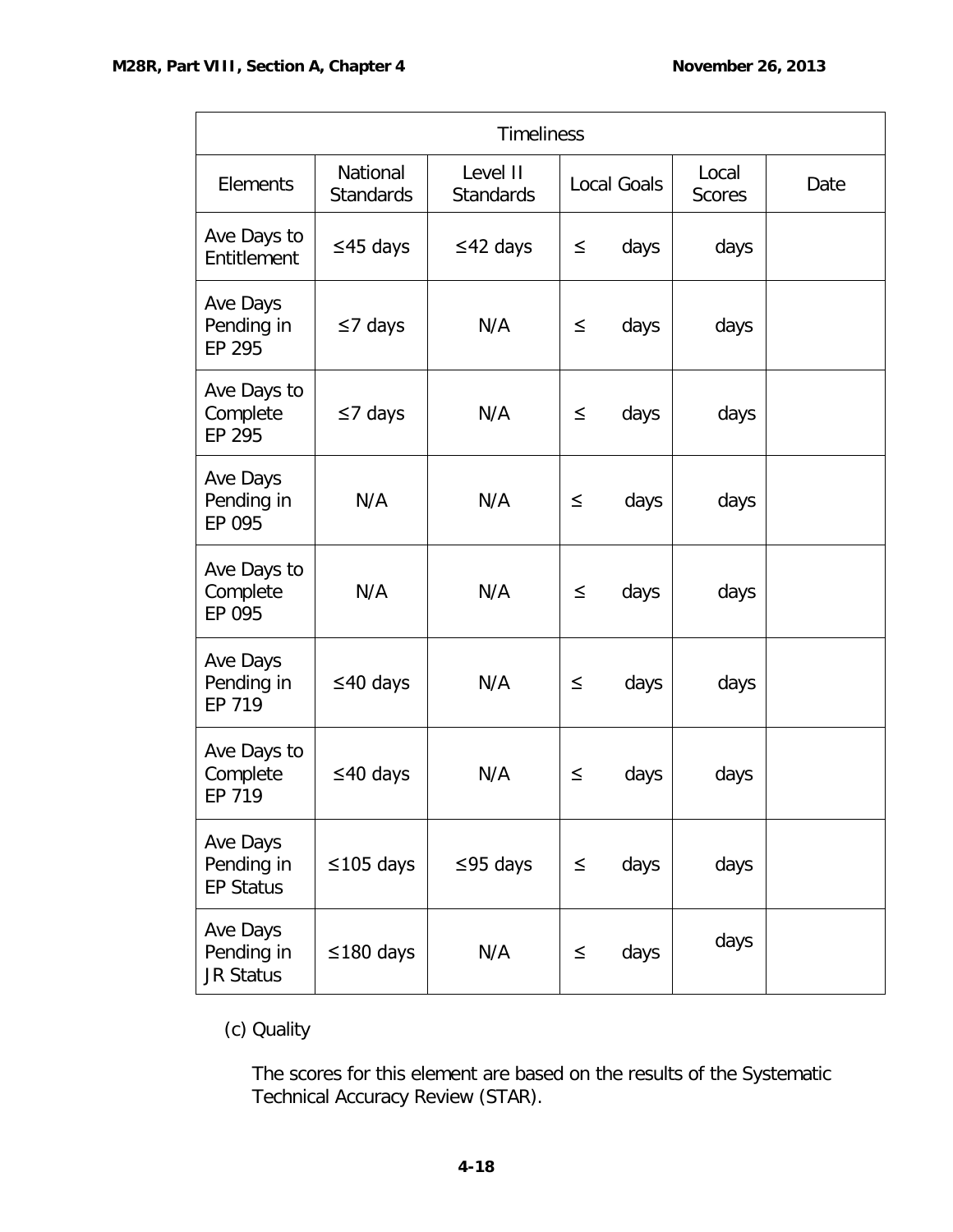The scores are reported in the MOR on a 12-month rolling average.

(1) Entitlement Determination Accuracy (EDA)

This measures the correctness of the decisions on entitlement determinations.

The score for this element is obtained from cases reviewed under Evaluation Determination and Rehabilitation Planning (EDRP) case type.

(2) Evaluation, Planning and Rehabilitation Services Accuracy (EPRSA)

This measures the correctness of the decisions to provide rehabilitation services from evaluation and planning services through case closures for rehabilitation and discontinuance.

The score for this element is obtained from cases reviewed under EDRP, Rehabilitation Services Delivery (RSD), Outcome-Rehabilitated (OR) and Outcome-Discontinued (OD) case types.

(3) Fiscal Accuracy (FA)

This measures the correctness of the decisions to authorize payments for rehabilitation services, supplies, tools and equipment from the evaluation and planning phase through case closures for rehabilitation and discontinuance.

The score for this element is obtained from cases reviewed under EDRP, RSD and OD case types.

(4) Outcome Accuracy (OA)

This measures the correctness of the decisions to close cases for rehabilitation or discontinuance. The cases reviewed for this measure are OR and OD cases.

The score for this element is obtained from cases reviewed under OR and OD case types.

(5) Maximum Rehabilitation Gains (MRG) Accuracy

This measures the correctness of the decisions to discontinue cases using one of the MRG reason codes.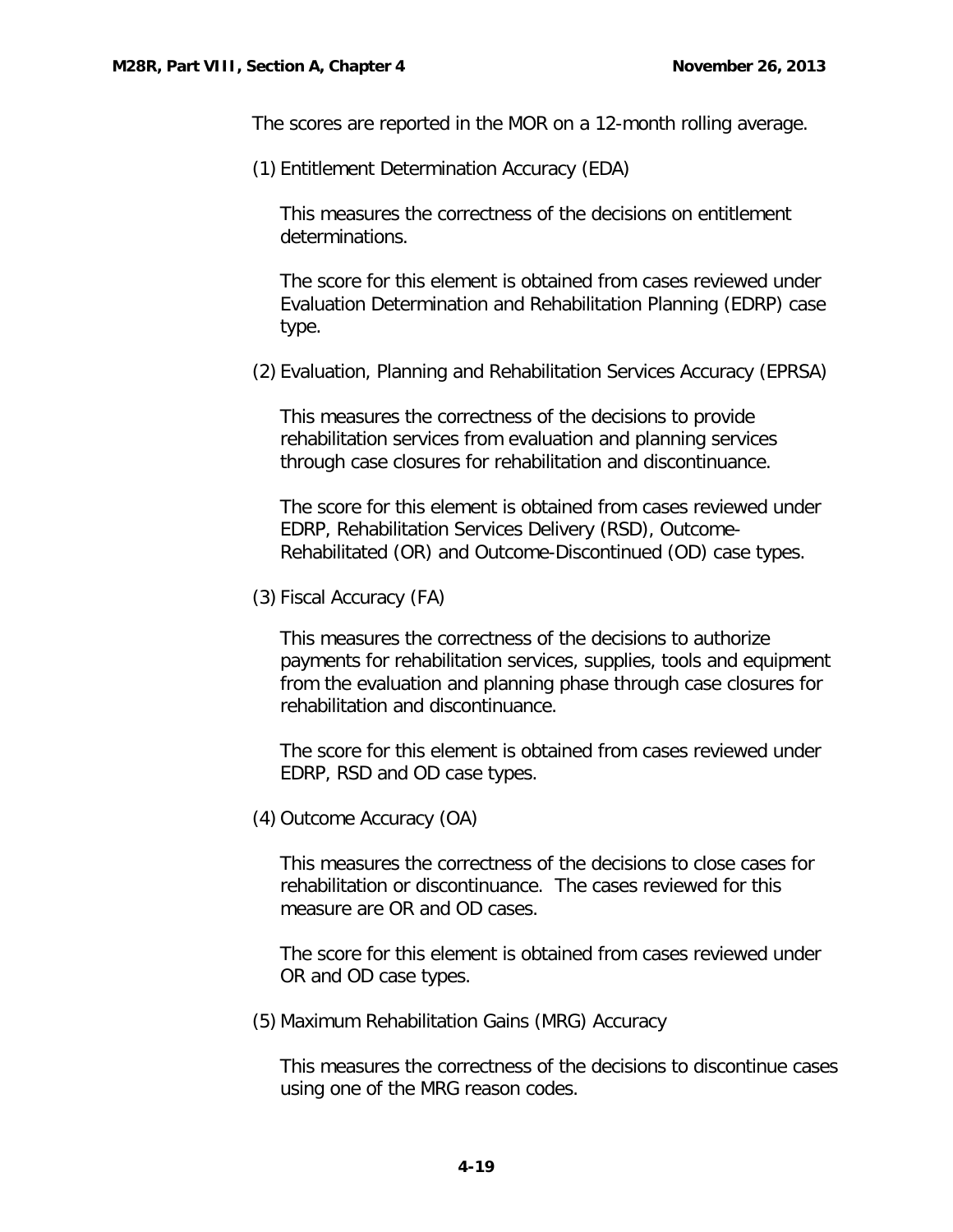The score for this element is obtained from cases reviewed under OD case type using MRG reason codes only.

| Quality      |                                     |                              |        |                |                        |      |  |  |  |
|--------------|-------------------------------------|------------------------------|--------|----------------|------------------------|------|--|--|--|
| Elements     | <b>National</b><br><b>Standards</b> | Level II<br><b>Standards</b> |        | Local<br>Goals | Local<br><b>Scores</b> | Date |  |  |  |
| <b>EPRSA</b> | 85%                                 | N/A                          | $\geq$ | %              | %                      |      |  |  |  |
| <b>EDA</b>   | 96%                                 | N/A                          | $\geq$ | %              | %                      |      |  |  |  |
| FA           | 92%                                 | $\geq 93\%$                  | $\geq$ | %              | %                      |      |  |  |  |
| <b>POA</b>   | 97%                                 | ≥98%                         | $\geq$ | %              | %                      |      |  |  |  |
| <b>MRG</b>   | 90%                                 | N/A                          | ≥      | %              | %                      |      |  |  |  |

The table below illustrates the office's performance for Quality.

<span id="page-21-0"></span>4. Findings and Analyses

This section presents the strengths and deficiencies identified in the workload analysis. It provides a detailed description of the analysis for the office's scores including the factors that may be affecting the office's performance for each element and sub element.

This section must include a thorough explanation for the finding and the corresponding cause(s) or reason(s) that led to the identified deficiencies and/or strong points or achievements. It must also include the factors that directly impact the scores for each element or sub element.

<span id="page-21-1"></span>5. Action Plans

This section provides the plan and specific steps to be taken in addressing the deficiencies found during the workload analysis. It also provides the timeline for each action to be taken and the responsible individual assigned to implement the action plan.

This section must include the specific approach for improving each identified deficiency. It also must include a definite timeframe for implementing the action plan and the anticipated improvement.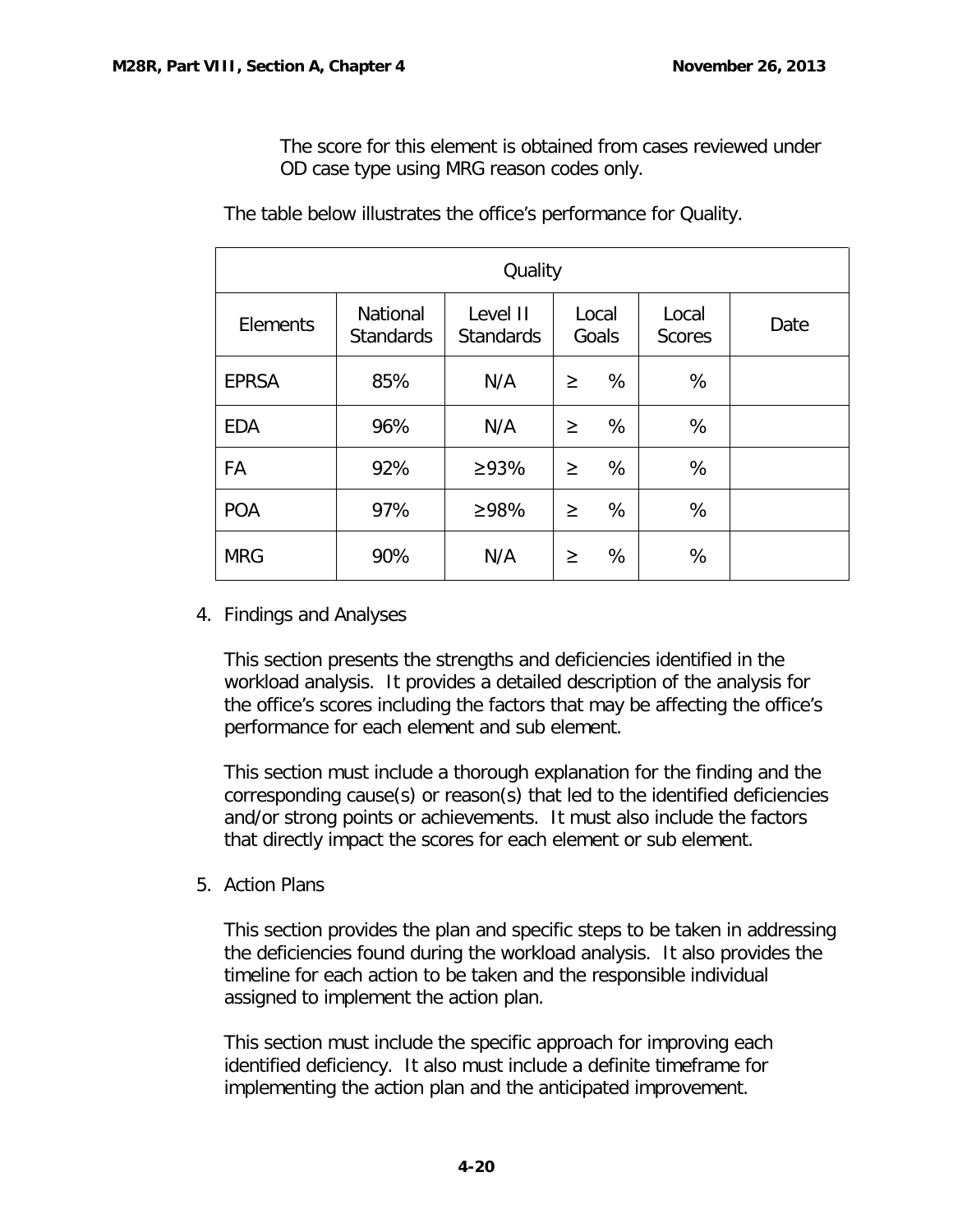This section may also include addressing any identified needs of the office, e.g., staffing, space, equipment, etc. An identified need must be thoroughly explained and must include data or information that supports the need.

- <span id="page-22-1"></span><span id="page-22-0"></span>4.07 Assessment of Internal Controls and Management's Statement of Assurance
	- a. Purpose

Each office is required to submit a Statement of Assurance that management and internal controls are in place. This requirement ensures the following:

- Programs achieve their intended results
- Resources are used consistent with agency mission
- Programs and resources are protected from waste, fraud and mismanagement
- Laws and regulations are followed
- Reliable and timely information is obtained, maintained, reported and used for decision-making
- <span id="page-22-2"></span>b. Mandatory Management Controls

The management controls set for VR&E are listed below:

- An adequate system of controls is in place for the use of purchase cards as required by VBA Handbook 4080
- Entitlement and outcome decision deficiencies, as well as fiscal activity deficiencies, identified in the quality assurance process are addressed, corrected and reported as required in the corrective actions section of the quality assurance reports
- Procedures are in place to ensure that no individual employee has the authority to both establish and authorize basic eligibility on the same case
- Employees have received annual ethics training, communicating expectations of employee conduct and avoidance of any conflict of interest
- Procedures are in place to ensure compliance with the systematic analyses